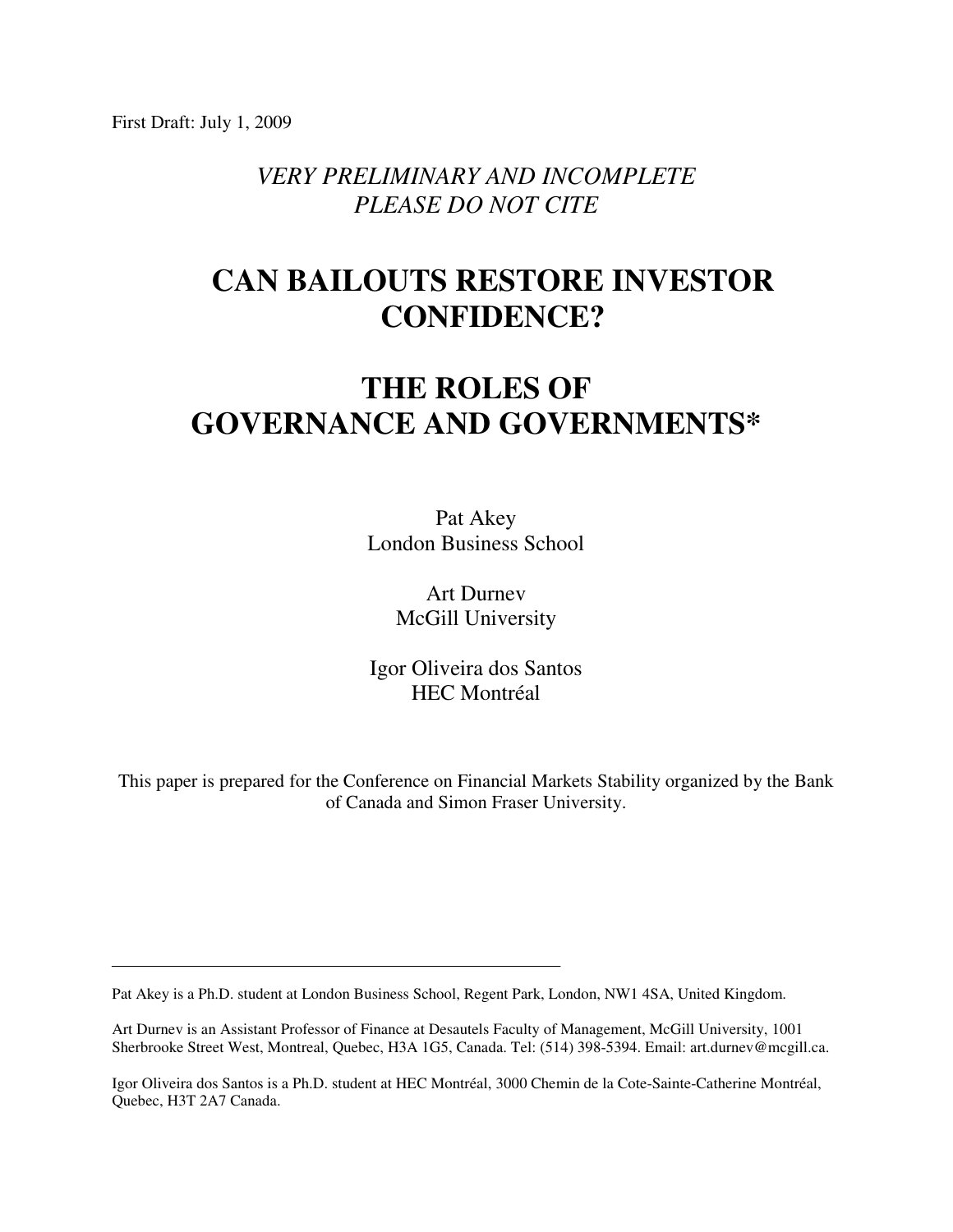## **A note to the discussant and conference organizers**

We are currently hand-collecting data on stock returns to make the sample of bailouts larger. To run our regressions on the full sample, we need to calculate announcement returns for companies that received bailouts in 2009. It is not an easy task because CRSP tapes do not contain returns for year 2009 yet. The final sample will contain over 1,000 bailouts which (we hope) will make our results stronger. We are also hand-collecting data on lobbying expenses and only have very preliminary results. Finally we are hand-collecting data on campaign contributions to politicians in the United States and have discussed our intended methodology but do not have the results.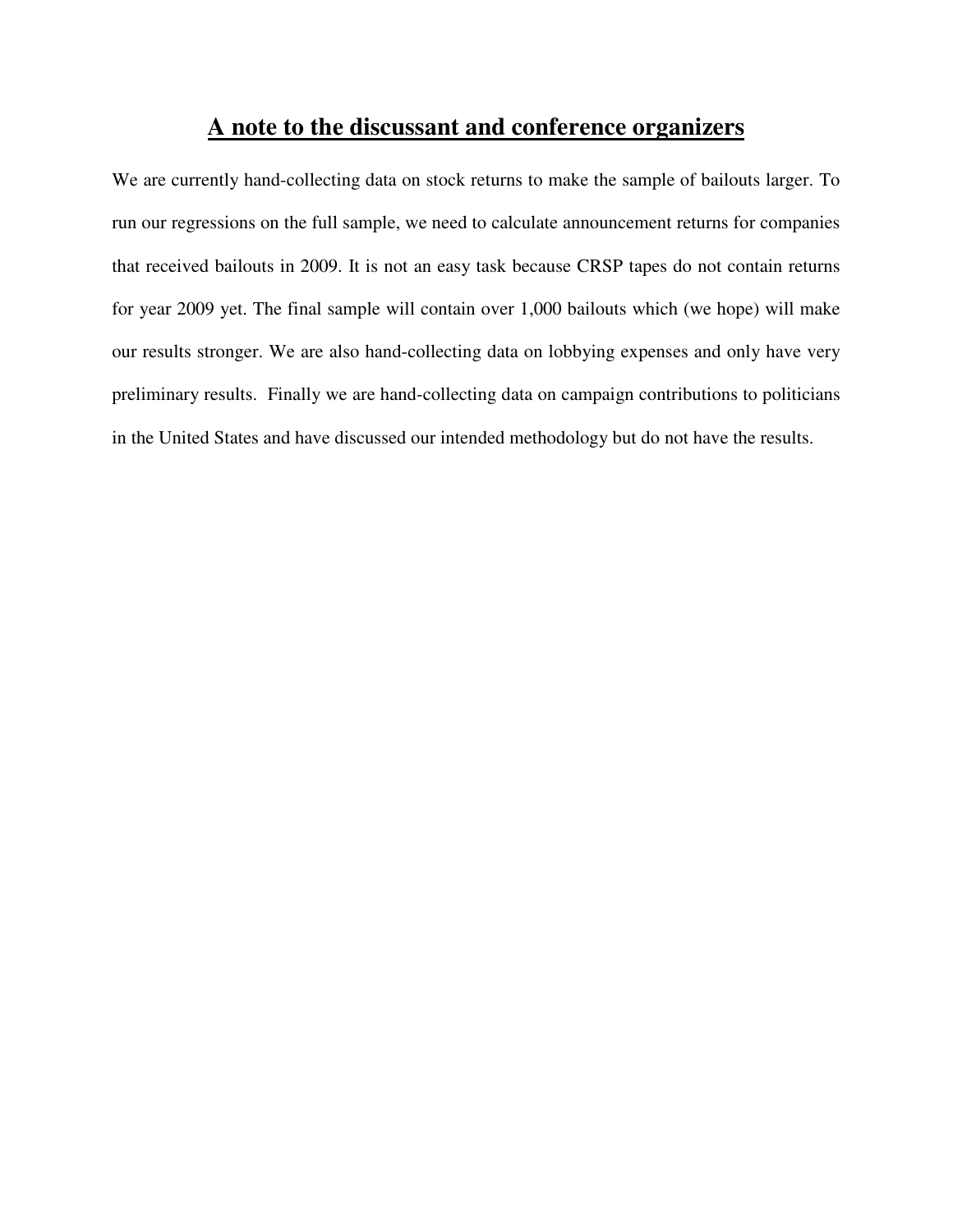## **I. Introduction**

The current economic crisis has raised fundamental questions about the efficiency of the modern financial system. The subprime crises and subsequent credit crunch have motivated governments and the International Monetary Fund to act in an effort to restore stability to the international financial system. By May 2009 more than 50 rescue packages were announced to aid thousands of corporations in 40 countries, primarily firms in the financial sector. The amount of funds ranged from the 52 billion US dollar bailout by the United Arab Emirates to the 700 billion bailout package in the U.S. The total amount of bailout guarantees across the world has exceeded 2 trillion US dollars (see Figures 1 and 2).



**Figure 1: Bailout Amount (USD) Source: Grail Research (2009)**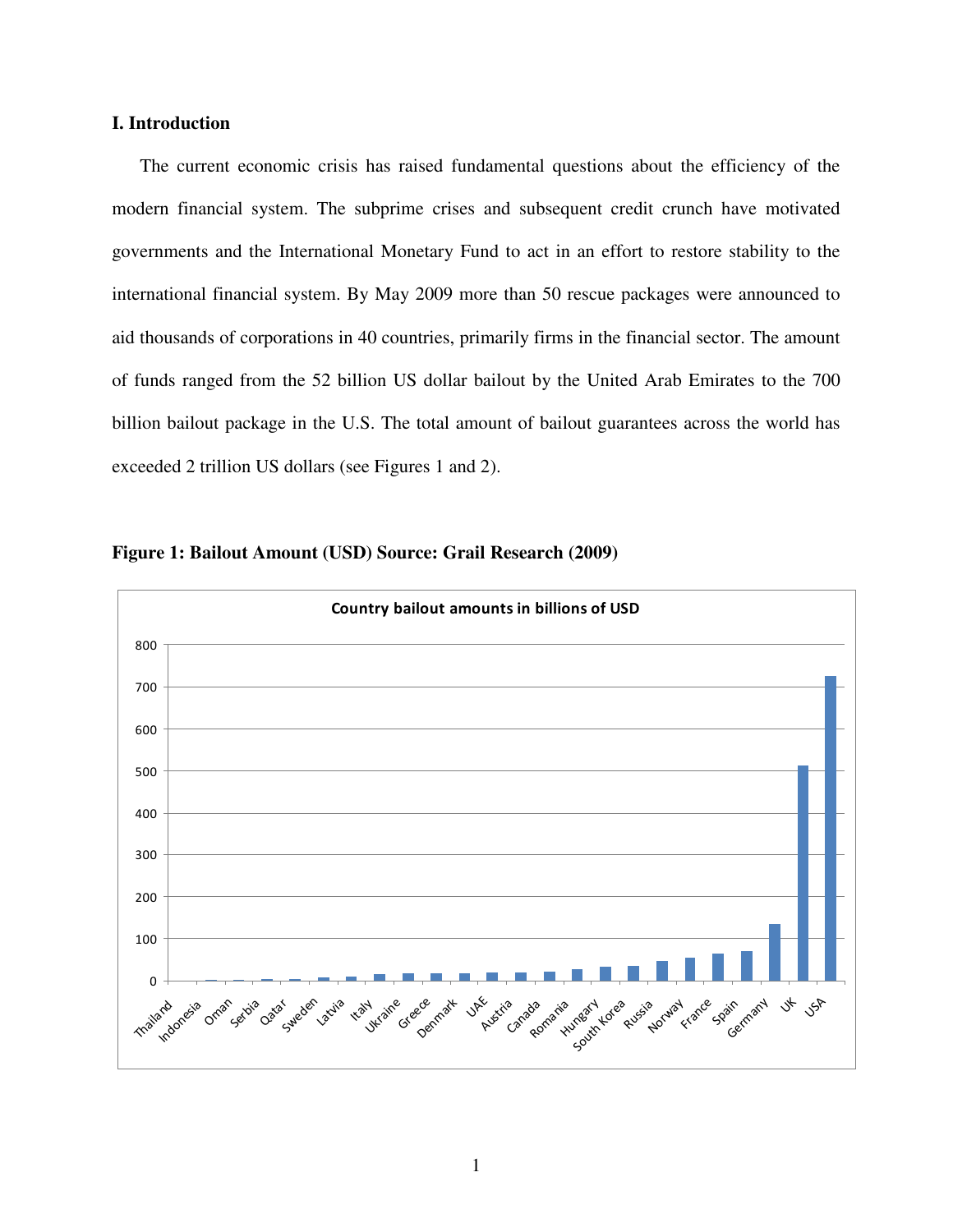

**Figure 2: Bailout Amount (% GDP) Source: Grail Research (2009)** 

The purpose of the firm bailouts is to combat the worldwide economic crises. For example, the United States' Troubled Asset Relief Program (TARP) aims to address bank solvency and increase credit availability (Congressional Oversight Board (2009)). Significant questions have been raised about the use and efficiency of such bailouts, and we propose to empirically examine the perceived efficiency of these plans using a unique and complete sample of US and international firm level bailouts from the current financial crisis.

We hypothesize that firms with poorer governance practices will use bailout money less efficiently because of the increased likelihood that the bailout money would be misused/tunneled by firm insiders. Recent evidence of this can be seen in the AIG bonus scandal in the United States where 165 million dollars from the Troubled Asset Relief Plan (TARP) rescue package was distributed in bonuses to employees. Such bailout scandals and the related public outrage are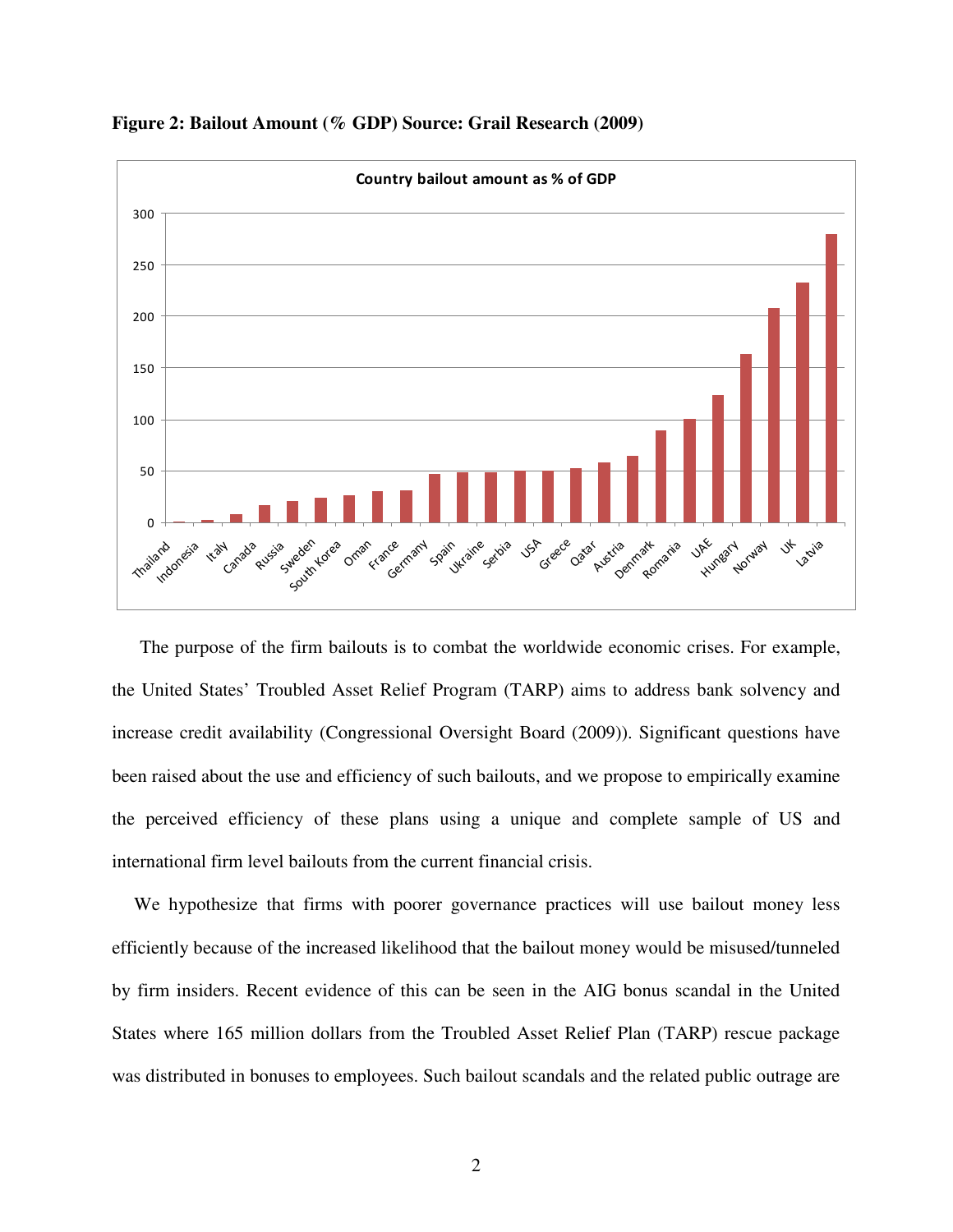not limited to the United States, for example, public discontent with the use of French bailout money has led to worker protests over bonuses at GdF Suez (Vandore (2009)). Using a sample of US firms which received government bailout money during the current financial crisis we test our hypotheses by regressing announcement date abnormal returns on a proxy for corporate governance.

While many large firms have either been bailed out or nationalized, some large firms such as Lehman Brothers in the United States have not been rescued while other, smaller firms, such as OneUnited have been given bailout money.<sup>1</sup> Such anecdotal evidence suggests that political connections and lobbying have impacted the likelihood and magnitude of firm bailouts. We consider two different avenues that firms can take to affect the politics of a region: lobbying and political candidate contributions. Specifically, we test whether lobbying or campaign contributions to political candidates who serve on the United States Senate Committee on Banking, Housing, and Urban Affairs or United States House Committee on Financial Services impacted the likelihood or magnitude of a bailout. Using a database which tracks the amount that firms spend on lobbying and tracks campaign contributions to political candidates we test whether firm political connections may have impacted the bailout recipient selection process in the United States.

Finally, we conjecture that country specific institutional environment measured by corruption and the degree of autocracy will influence the likelihood of bailout fund misuse and that markets will react differently to bailout announcements in across countries and industries. Using a sample

 $\overline{a}$ 

<sup>&</sup>lt;sup>1</sup> A less publicized instance of questionable bailouts is the \$12 million given to OneUnited Bank, a severely undercapitalized bank which was guaranteed funding through a provision added into the TARP bill by Rep. Barney Frank, the head of the United States House Committee on Financial Services. OneUnited Bank is based in Mr. Frank's home state of Massachusetts and was being questioned by its regulators for its executive compensation practices which included the purchase of Porsche for executive use (Paletta and Enrich (2009)).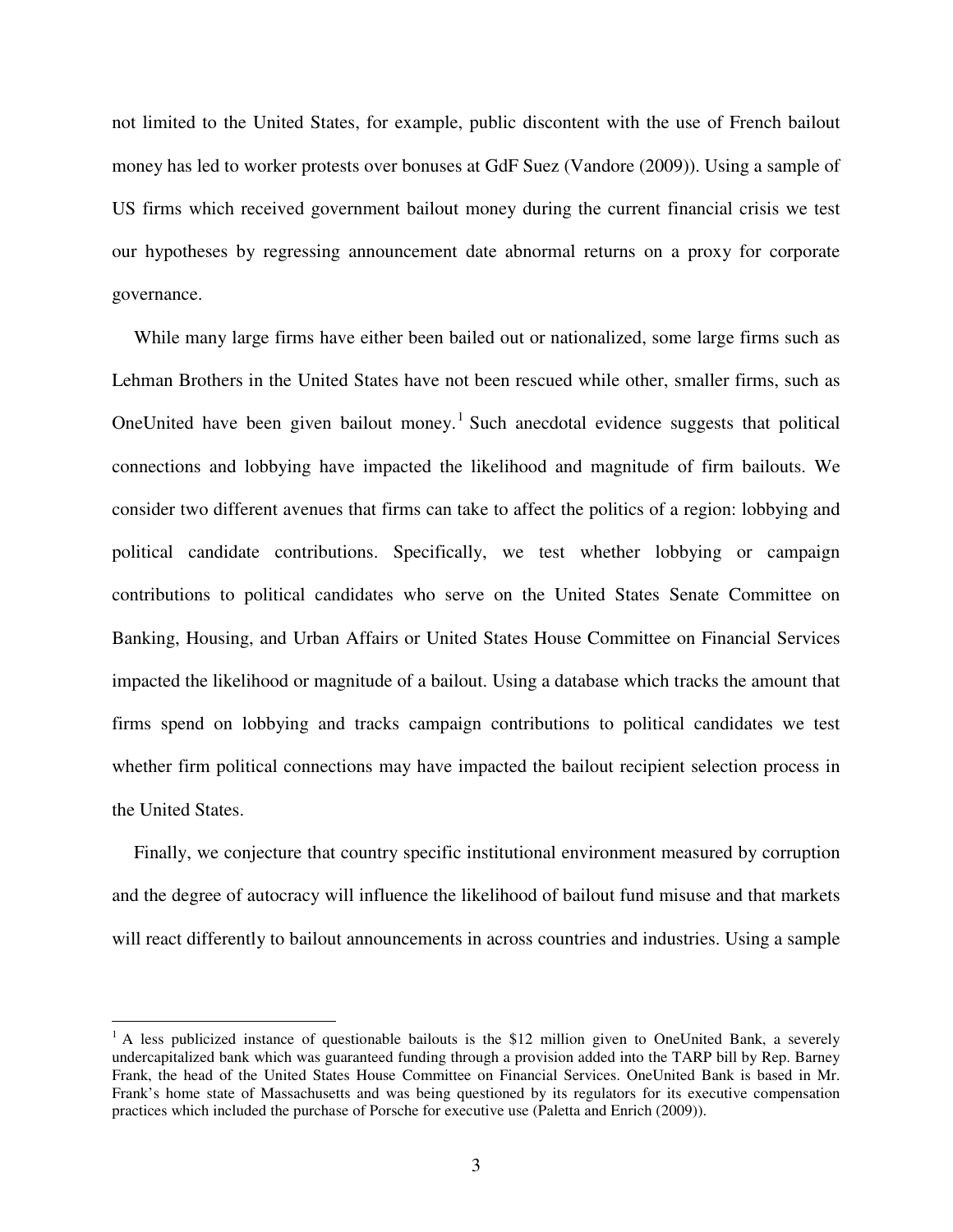of international sector and economy-wide bailouts we will test the relevance of these country specific factors in the market's perception to the bailouts.

Preliminary results indicate that the market perceives the bailouts to be more efficient in firms which are better governed. Furthermore, the markets penalize bailouts which are large relative to a firm's size. Finally, our analysis suggests that firm lobbying significantly increases the likelihood of a firm receiving a bailout.

The remainder of the paper will be organized as follows. Section II discuses the existing literature, Section III describes our datasets and methodology in detail, Section IV presents our empirical results, Section V tests the robustness of our findings, and Section VI concludes.

#### **II. Literature Review**

This study contributes to several streams of existing literature. First and foremost, it contributes to the emerging literature which documents the financial crisis. Calomiris (2008) offers a detailed explanation of the subprime crisis, while Diamond and Rajan (2009) offer "conjectures" about its causes and possible remedies. They argue that some well capitalized banks seem unwilling to lend money in the current crisis and suggest that this unwillingness is a result of management waiting for "a good deal" and wanting to have liquidity. The anecdotal evidence previously mentions suggests that at least some of this unwillingness to lend comes from improper, inefficient use of bailout funds resulting from poor corporate governance practices. An integral component of the subprime crisis was the ability of banks to "shop for ratings" and disclose the most favorable rating. Skreta and Veldkamp (2009) develop a theoretical model of ratings shopping and show that an increase in a security's complexity can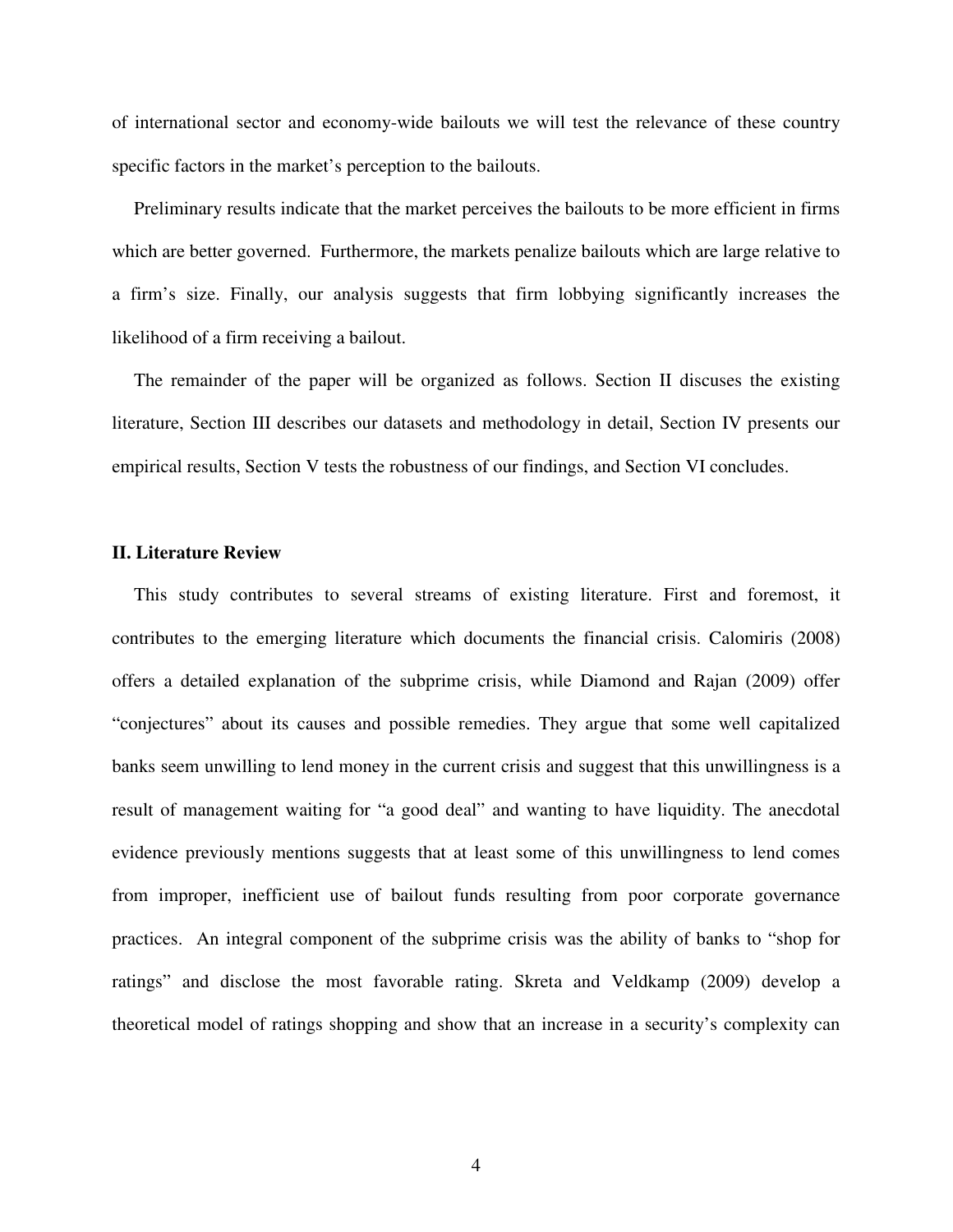create an incentive to shop for ratings, which in turn can give more incentive to create increasingly complex securities.

Many studies investigate the factors which influence government bailout recipient selection and the use of bailout money, another area in which this study contributes. Faccio, Masulis, and McConnell (2006) use logit model regressions to investigate how political connections influence which firms receives government bailouts and document a highly significant relationship between firm political connections and the likelihood of a bailout. They further show that a larger firm size increases the likelihood that the government will rescue a firm from bankruptcy which is empirical justification that governments identify firms which are "too-big-to-fail" incentivizing management to act irresponsibly. Their study is based on a large sample of firms across time, while our study will allows us to analyze the how political factors affected the likelihood and magnitude of government bailouts during one event. By focusing on one time period with a large sample of firm bailouts and incorporating previous firm lobbying expenses we are able to document the political-economic landscape during the sample period. Fisman (2001) considers a sample of Indonesian firms which were connected to President Suharto and studies the effect of negative announcements about his health on their value. Our paper explores one way in which politically connected firms can extract value.

Several other papers explore different ways in which politically connected firms can leverage their relationships to extract value. Claessens, Feijen, and Laeven (2008) study the effect of political contributions in Brazil using data collected by the Brazilian National Election Court and find a positive relationship with firm value. They further find that the bank leverage ratio of firms which contributed to elected officials' campaigns substantially increased in the term following the elections. Yu and Yu (2009) use the Political Money Line database, the same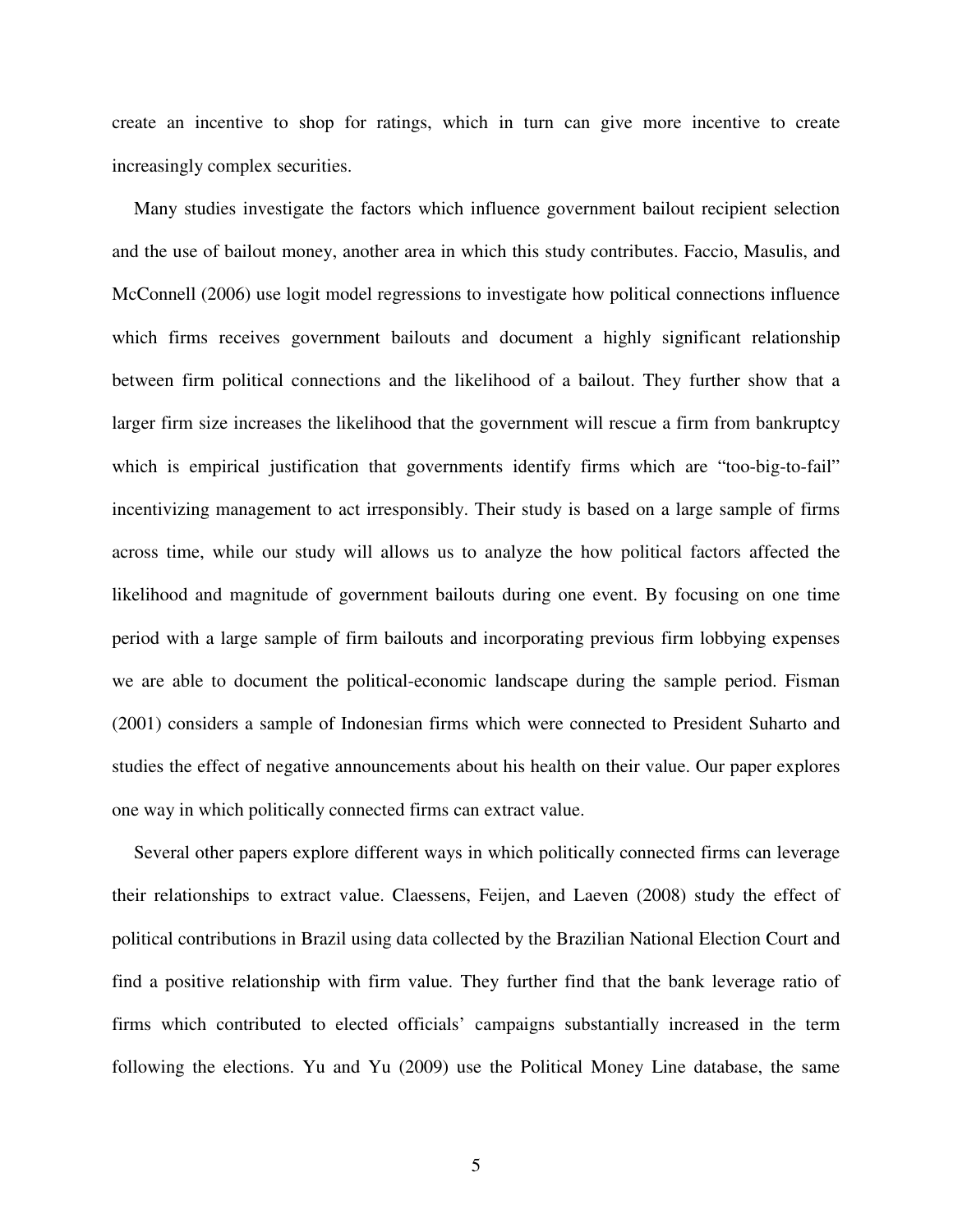database used in our analysis, to study the relationship between corporate lobbying and fraud detection. They find that US firms which spent money on lobbying were able to delay fraud detection by approximately 117 days when compared to similar firms which did not lobby.

The response of several countries to the widespread failure of their national banks has been bank nationalization. Our paper will also add to the literature which documents the effects of government ownership of banks. Dinç (2005) shows that banks with government ownership tend to vary their lending practices in order to suit political agendas. Our paper will add to this literature by documenting the market's response to the announcement of government nationalization. La Porta, Lopez-de-Silanes and Schleifer (2002) give further evidence on the inefficiencies of government ownership of banks; in particular, they find a statistically negative relationship between government ownership of banks and credit availability. One of the key drivers of the world recession has been a lack of credit availability; increasing government ownership of banks worldwide could therefore adversely affect recovery prospects.

More generally, our study will also contribute to the literature which examines the efficiency of private sector bailouts. Mason and Schiffman (2002) study US railroad bailouts during the Great Depression and conclude that managers in the railroad industry allowed operating profitability to significantly affect necessary maintenance investments while not affecting dividend payouts, recognizing that the US government would bail them out when they ran into financial difficulties. While the firms did use the government money to invest in the business, they delayed investment until they had been bailed out. Cordella and Yeyati (2003) develop a theoretical model which distinguishes between bailouts which are the result of adverse macroeconomic states and bailouts which are the result of past portfolio decisions. The current crisis is both a result of past bank portfolio decisions and the resulting credit crunch and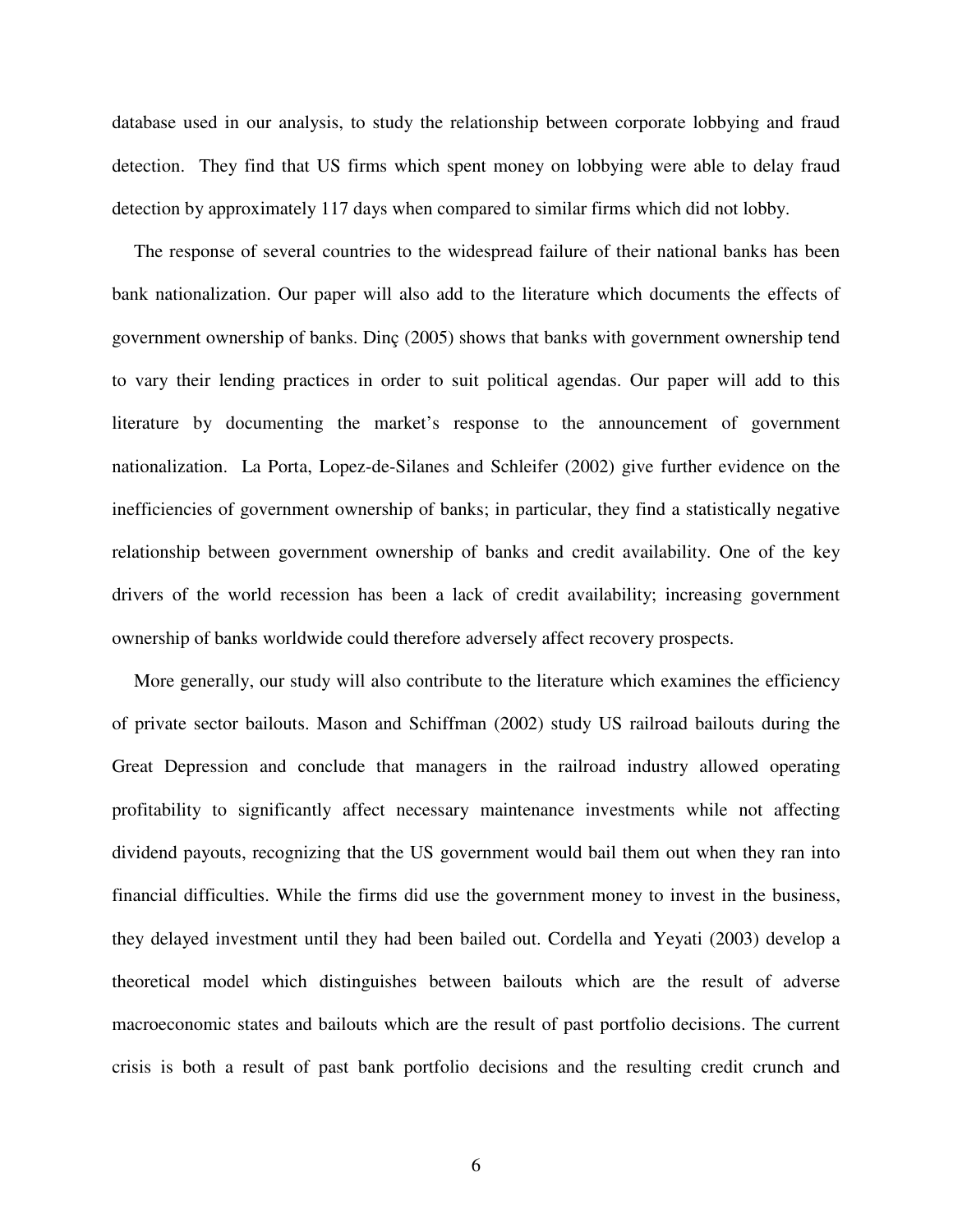recession. Our empirical study will, therefore, provide evidence of the market's perception of the "grey area" when it is not clear whether a firm is being bailed out because of its excessive risk taking or adverse conditions in the general economy. Wilson (2009) develops a theoretical model motivated by the current crises which considers bank bailouts with a focus on removing "toxic" securities from their balance sheets. He concludes that direct purchases of these securities or direct equity investment in banks are the most efficient bailout method while preferred share purchases (the primary method that the US is using) is the least efficient method.

Finally, this study will contribute to the literature which investigates banking shocks. Kho, Lee, and Stulz (2000) examined how banking shocks outside of the United States have affected US bank performance. In a recent paper, Giannetti and Simonov (2009) investigate the microlevel effect of the Japanese bank bailouts and find that both bank government and private recapitalizations increase lending to existing borrowers and related firms but that these loans do not create a significantly greater amount of jobs than were created by a comparable group of firms. Furthermore, they show that the government bailout announcements had a statistically significant negative affect on the bank valuations using abnormal returns but a *positive* affect on the valuation of related firms. Our paper similarly studies the micro-level effect of firm bailouts on firm valuation using abnormal returns. On the macro level, Kang and Stultz (2000) examine the affect of banking shocks on the performance of Japanese firms and find that firms which rely on bank financing are significantly negatively affected by banking crises. Kho, Lee and Stultz (2000) show that the market reaction for currency shocks differs for firms with different levels of exposure also by using Cumulative Abnormal Returns. Our study will contribute to macro-level understanding of banking shocks by analyzing what factors drive the market's perception of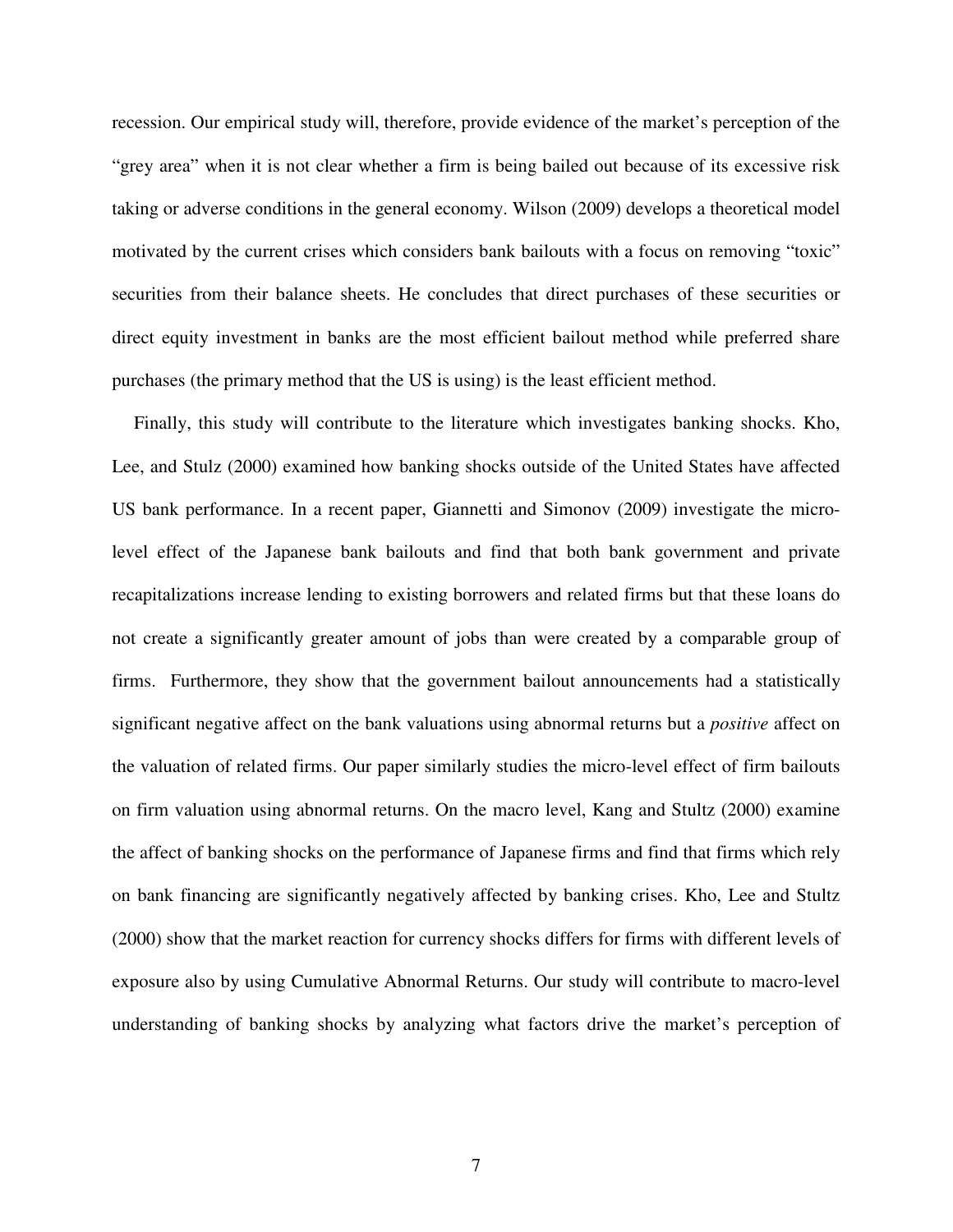bank bailouts. This will allow us to understand the subsequent performance of firms which are dependent on banks for financing.

#### **III. Hypotheses, Data, and Methodology**

#### *A. Methodology*

In order to gauge the market's perception of the bailout efficiency on both the firm and country/sector levels, we computed Cumulative Abnormal Returns (CARs) around the day that it was announced that the firm would be receiving a bailout. As in Faccio (2004) and Brown and Warner (1985) we computed CARs for an event window surrounding the announcement that each firm would be receiving a bailout. An abnormal return for firm *i* is defined as follows:

$$
AR_i = R_i - R_m, \qquad (1)
$$

where  $R_m$  is the value-weighted return on the securities in index of the country to which the stock belongs and the Cumulative Abnormal Return is obtained by multiplying the returns over the event period. A higher CAR implies that the market perceives the bailout to be more efficient. We computed sector CARs as follows:

$$
AR_c = R_c - R_w, \qquad (2)
$$

where  $R_c$  is the return on the sector receiving the bailout, e.g. Russian Banks, and  $R_w$  represents the value-weighted return on the world index. For bailouts which targeted an entire economy we took the return on the country's market index as  $R_c$ . The industry, market, and world indices that we used are described in the Data section below. We ran multiple regressions to explain the market perceived efficiency of firm and industry/country bailouts.

On the firm level our hypotheses are as follows: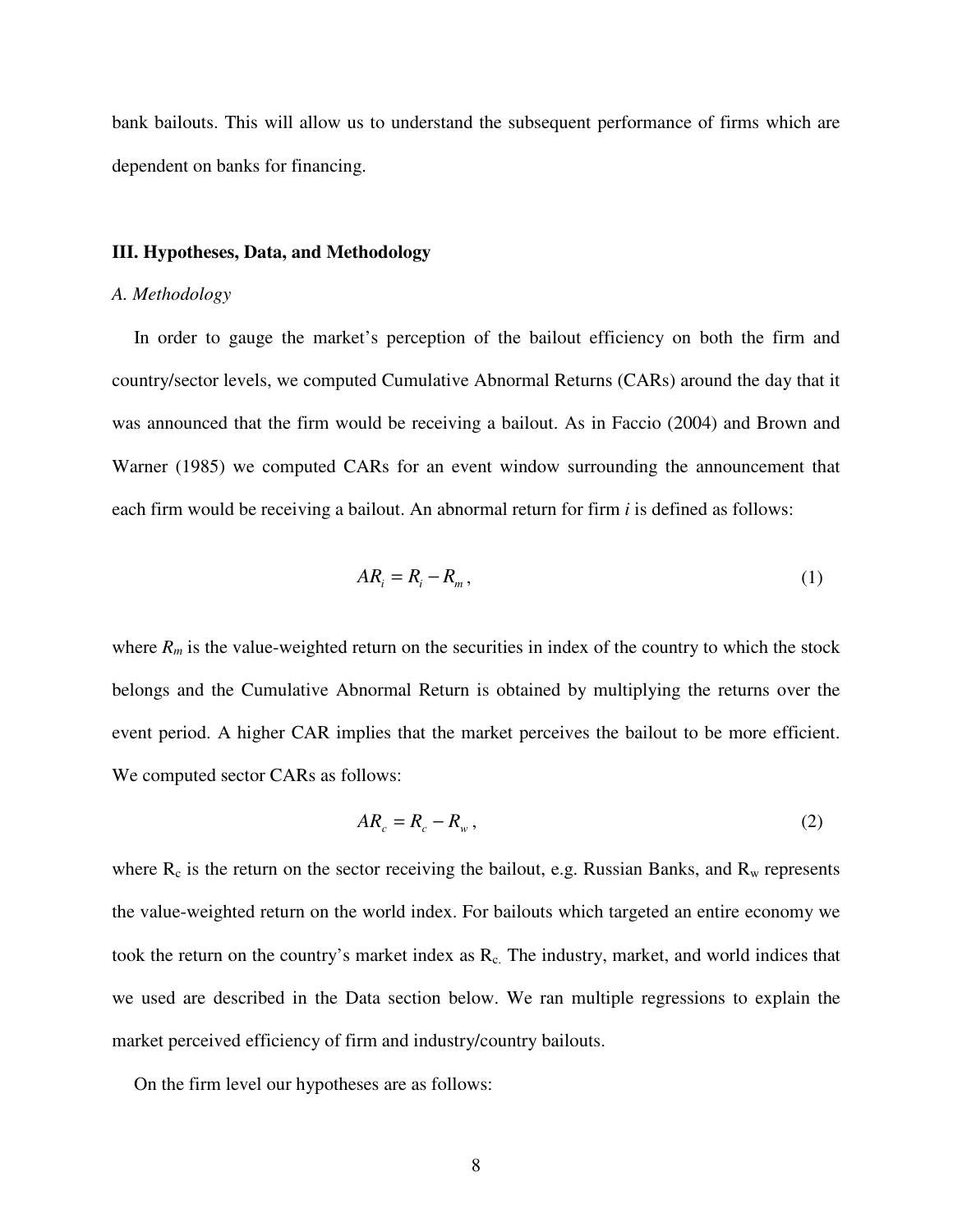*Hypothesis 1: There should exist a positive relation between firm governance and perceived efficiency (measured by Cumulative Abnormal Returns) since insiders in better governed firms will be less able to misuse or tunnel bailout funds.* 

The primary purpose of the bailouts to financial institutions, which dominate our sample, was to recapitalize them to avoid a mass wave of bankruptcies. As governments give increasing amounts of money relative to a firm's size to the firm it has greater ability to misuse the funds since a there exists finite amount of money which will allow the firm to remain solvent. Any funds given to the firm beyond this amount will be much more easily tunneled by the firm since the firm will not go bankrupt through their misuse. The second hypothesis follows.

*Hypotheses 2: We expect a negative relationship to exist between the bailout amount scaled by firm assets and efficiency of bailouts as measured by Cumulative Abnormal Returns.*

We conjecture that firms which spend money on lobbying will have a higher likelihood of being bailed out, and that increasing a higher amount of money spent lobbying will further increase the likelihood of a bailout. Therefore, our political connection hypotheses are:

*Hypothesis 3: Firms which spend money lobbying have a higher probability of receiving a bailout.*

Related to Hypothesis 3, we expect that the size of a firm's bailout divided by its total assets will increase with the amount spent lobbying.

*Hypothesis 4: There exists a positive relation between the amount spent lobbying and the amount received in a bailout relative to the firm's size.*

On the country level, our hypotheses are as follows: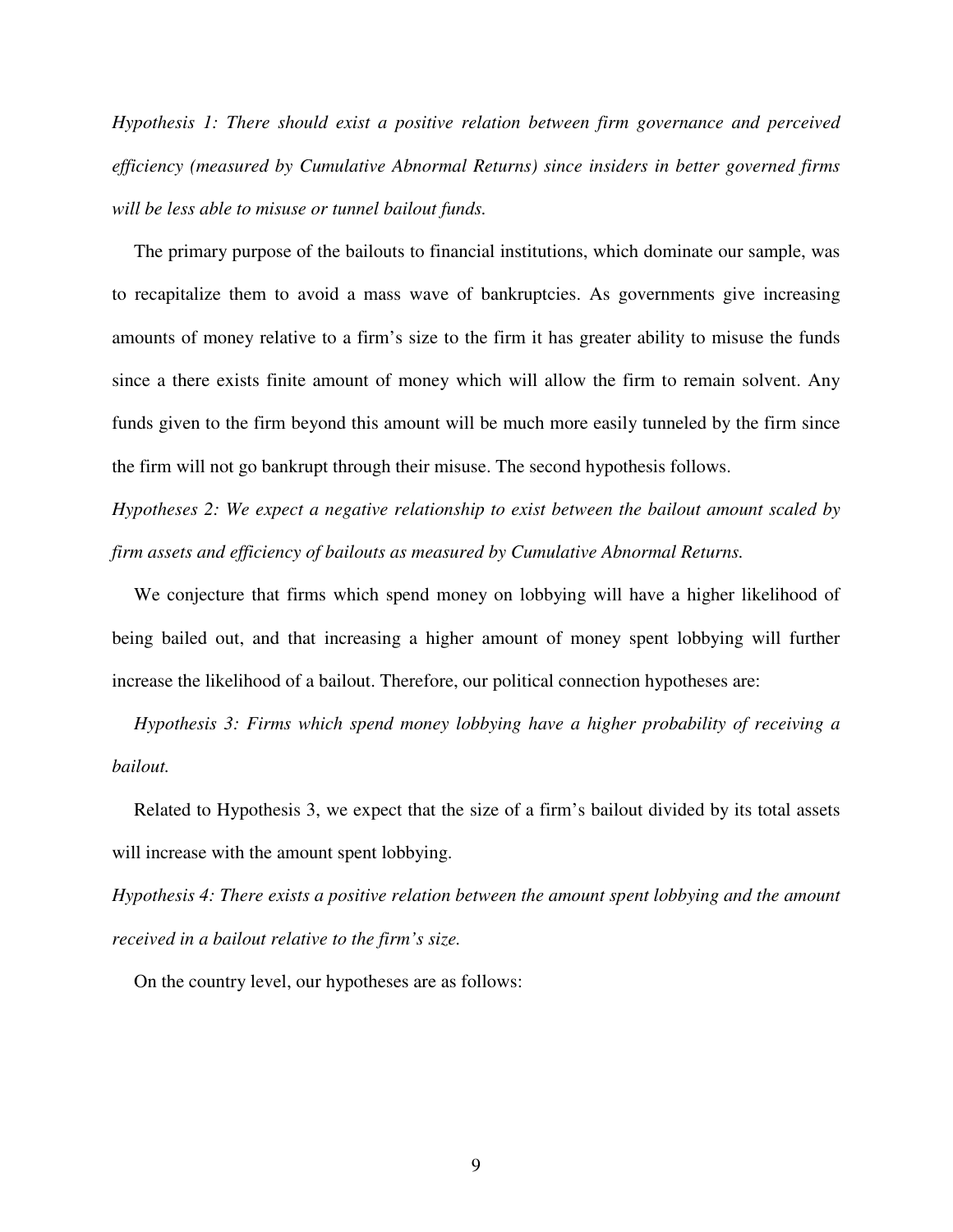*Hypothesis 5: there exists a negative relationship between corruption, the degree of autocracy and bailout efficiency since insiders of firms which operate in countries that are more corrupt will find the misuse of bailout funds easier.* 

*Hypothesis 6: We hypothesize that there exists similarly negative relationship between bailout size and bailout efficiency on the country level as on the firm level.* 

#### *B. Data*

Our sample of bailouts comes from Grail Research (2009) "Global Financial Crisis Bailout Announcements" report and is described in Tables I-III. Grail Research is an affiliate of the Monitor Group, and the firm's research provides international coverage of firm level bailouts (bailout packages announced by governments that target individual firms in the country) with the enactment date and US dollar amounts of each bailout, firm level guarantees (guarantee packages which cover debts or asset backed securities announced by governments targeting individual firms in the country), country or regional bailouts (larger bailout packages announced by governments to deal with the financial crisis), and country or regional guarantees (guarantees made by governments to banks and other financial institutions to avoid a bank run and renew consumer and business confidence in the financial system). The database was compiled in order to help policy makers, companies and lobbyists, journalists, and other parties interested in reporting on the bailouts. The Grail research contains information on 728 individual firm bailouts (from 30 countries) and 36 country/sector bailouts. Grail research analyzed news stories from major newspapers, magazines, government websites, and research think tanks to compile its list of bailout information beginning with July 31, 2008 and continually updates its records,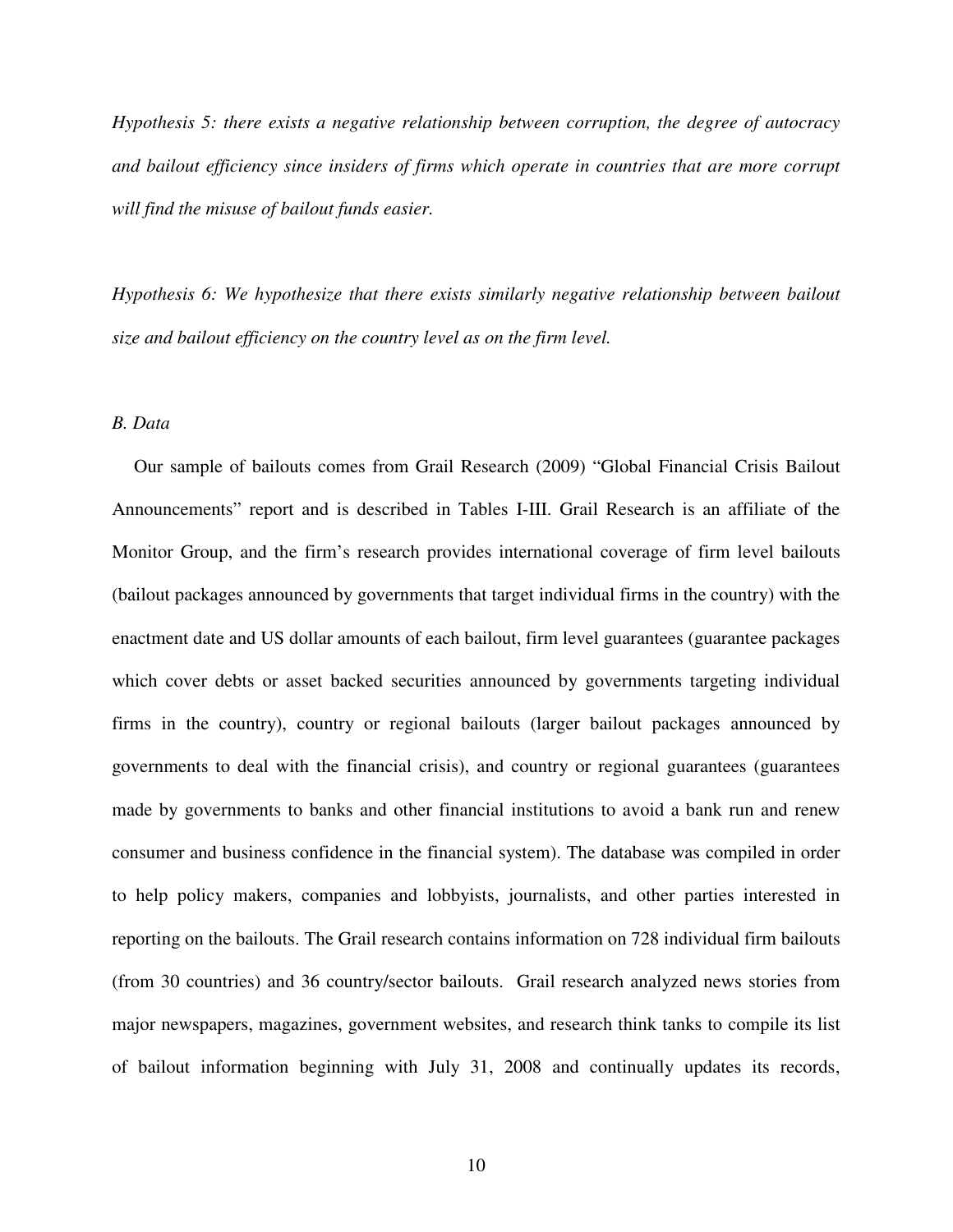republishing its results monthly. Our study will be concerned with firm level bailouts along with the country and regional sector bailout announcements.

The Grail Research file contains bailout *enactment* dates but does not contain *announcement*  dates. In order to compute abnormal returns we manually searched the Dow Jones and Company's Factiva news archive for bailout announcement dates. In most cases, the Factiva search yielded the announcement date of each firm's bailout, however, for some smaller firms there were either no articles published or those that were published did not pertain to its bailout. When the announcement date was not available we used the enactment date to compute CARs. This only affected five percent of our observations.

We matched both American and international firms with GvKeys from Compustat in order to obtain financial statement data for all firms and price information for international firms. We matched each firm with a CRSP PermNo in order to use the Eventus program to compute CARs for American firms. Eventus computes CARs using the price information available in the CRSP database and the CRSP value weighted index for the market index. Many of the recipient banks are either privately held or traded over-the-counter and are therefore not available in CRSP, furthermore, CRSP has not updated its security prices to include 2009, so any bailouts enacted after the end of 2008 cannot be included in the analysis. We computed CARs with the following windows around bailout announcements:  $-10$  to  $+10$  days,  $-5$  to  $+5$  days,  $-3$  to  $+3$  days,  $-1$  to  $+1$ day, -1 day to event day, and event day to +1 day. Tables I-III report CAR statistics.

 We used Compustat Global and Emerging Market Database to find price information for non-US stock returns and used the Morgan Stanley Capital country indices for the non US market returns. We searched DataStream for sector indices, and where they existed we used the DataStream price indices to compute sector returns. When DataStream did not compile an index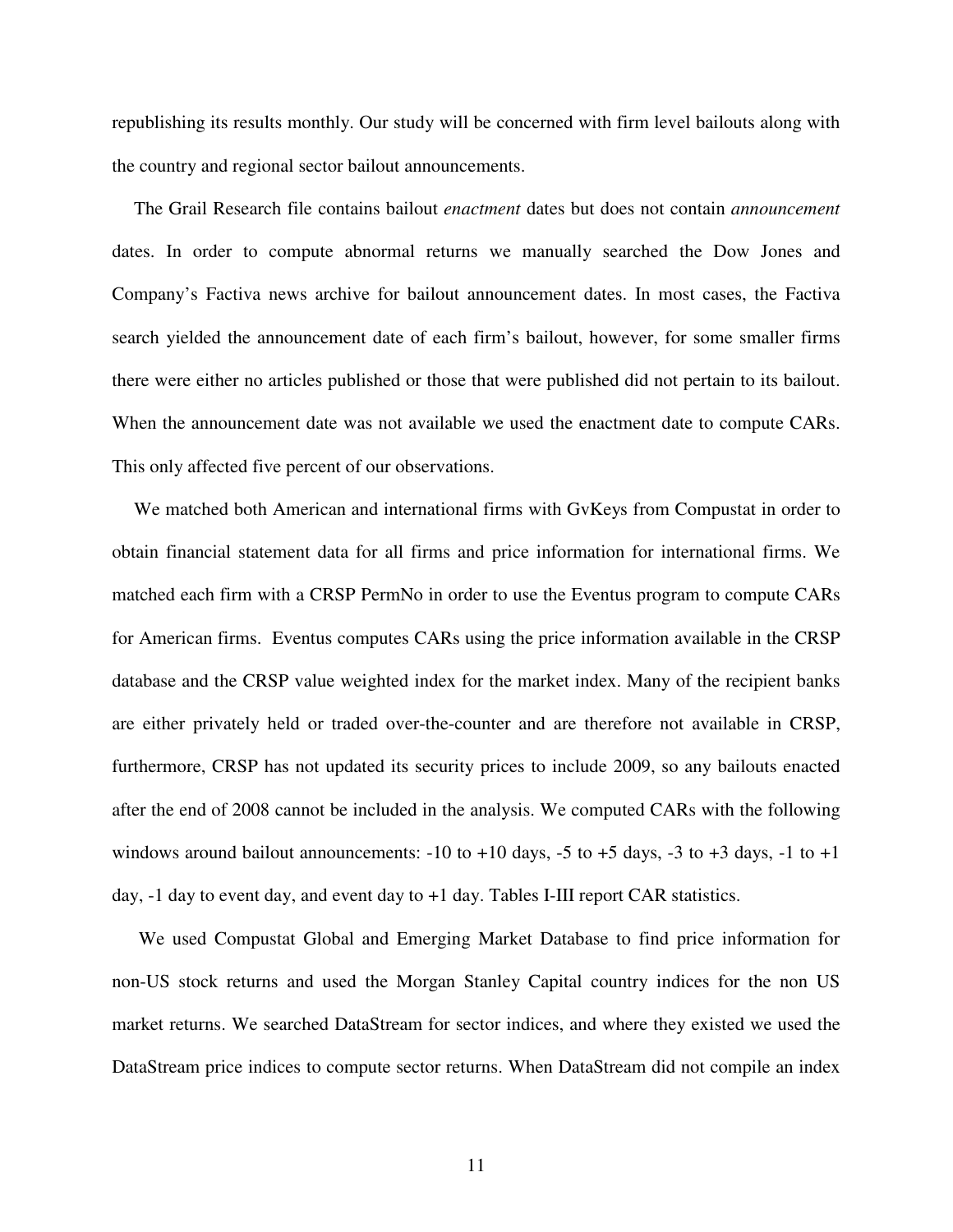we used Dow Jones indices. We used the Morgan Stanley Capital World index to measure the return on the world index.

We used the Institutional Shareholder Service's corporate governance score as previously used in Durnev and Fauver (2007) and Aggarwal et al. (2009) and to measure firm governance. This index combines 44 different attributes of corporate governance divided into fours subcategories: Board of Directors, executive compensation, anti-takeover provisions, and auditor independence into one governance score ranging from 0 (the worst governance practices) to 100 (the best governance practices). The most recent data that we were able to obtain was from June 2007, however, governance variables such as anti-takeover provisions are slow to change, so these values should serve as reasonable proxies for current corporate governance conditions.

We computed the standard deviation of each firm's monthly returns from 2005 to 2007, the three years before the sub-prime crisis began, using CRSP and Compustat price data in order to control for firm specific risk. We obtained the 2007 value of each firms' total assets, capital expenditure and long term debt level from Compustat.

On the country level we have the bailout amount announced for each country from the Grail Research. We have scaled it by 2007 GDP in order to capture the relative size of the bailout to the country's production. In order to evaluate the effect of country level corruption, we obtained the 2008 values from Transparency International's Corruption Perception Index, an index which ranges from 0 to 10 where higher numbers indicate less perceived corruption. We obtained macro economic variables including 2007 GDP from the Economist Intelligence Unit along with each country's degree of property rights protection score, a variable which ranges between 0 and 5 where higher values indicate a higher level of property rights protection. We measure the democracy/autocracy of countries using the Polity IV Democracy and Autocracy scores each of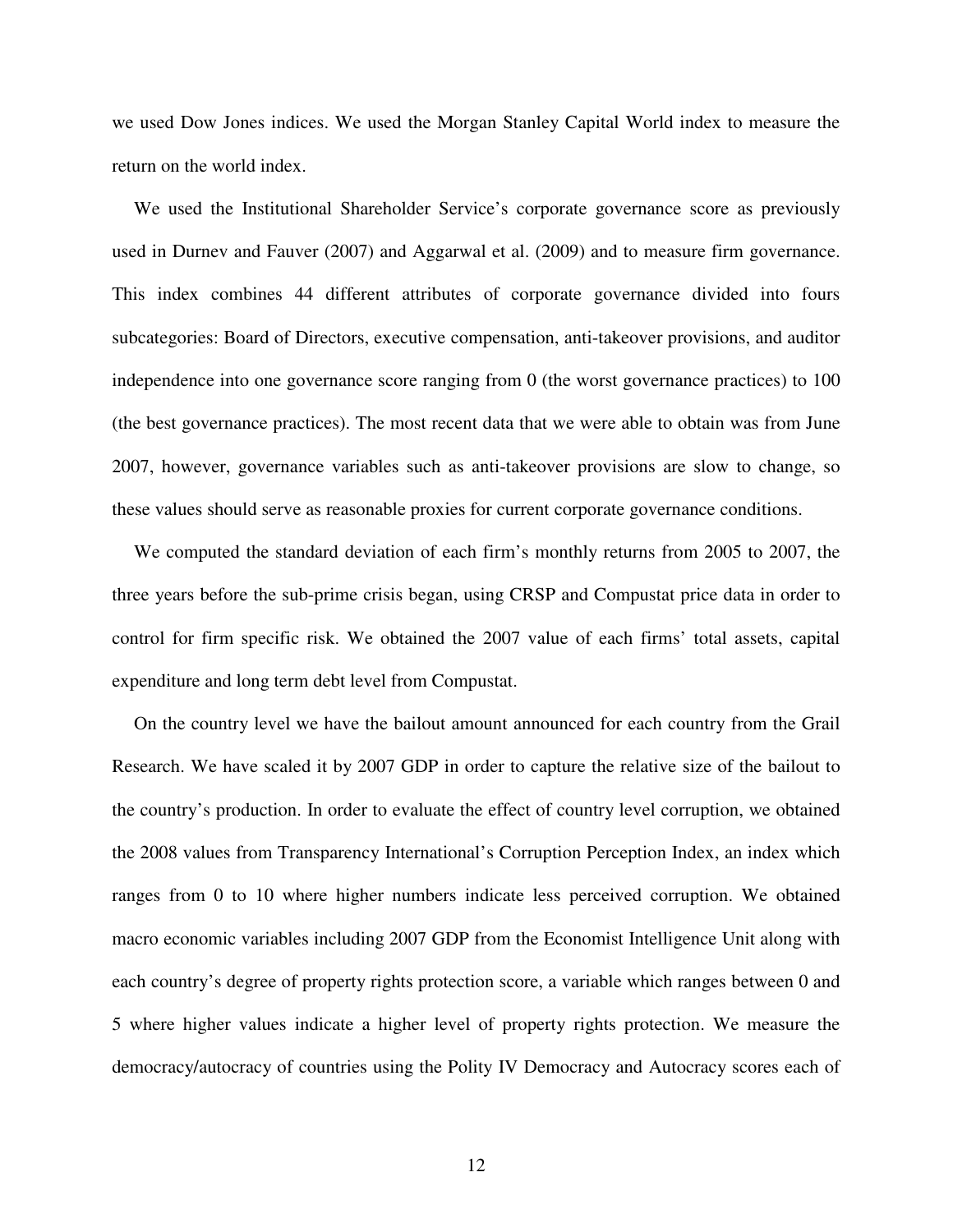which ranges from 0 to 10 where higher values indicate more characteristics of democracy or autocracy respectively. Table I contains basic summary statistics for the variables.

Our data on lobbying and political candidate contributions comes from the Congressional Quarterly's Political Money Line database. Since 1998, firms must register all US lobbying activity that they engage in and report amounts spent which are greater than \$10,000. Congressional Quarterly has compiled these filings in an online database. In order to test whether firms which lobby have a higher probability of receiving a bailout, we searched the Political Money Line database to see whether the firms which had received bailouts from the US government spent money lobbying during the last ten years. We created a binary variable where the value was equal to one if the firm lobbied and zero otherwise in order to run a probit model. We considered lobbying by a parent firm to be an instance of lobbying on the child firm. We searched Compustat for all firms which operated in 2007 in same industries using the four-digit SIC of the bailed out firms and removed the firms which received a bailout in order to have a sample of competitors which did not receive a bailout. We then searched the Political Money Line database to see which competitors spent money lobbying. We considered only firms which are found in Compustat in our analysis; Table VIII summarizes our lobbing and bailout findings.

We plan to use the same set of firms which received a bailout and are found in Compustat along with their four digit SIC competitors to analyze the affect of campaign contributions to the US legislative bodies which are responsible for financial regulation, The United States Senate Committee on Banking, Housing, and Urban Affairs or United States House Committee on Financial Services, more commonly known as the Senate Banking Committee and the House Banking Committee respectively. Using Congressional Quarterly's Political Money Line Dataset, we intend to manually search the campaign contribution data for the recent election years of all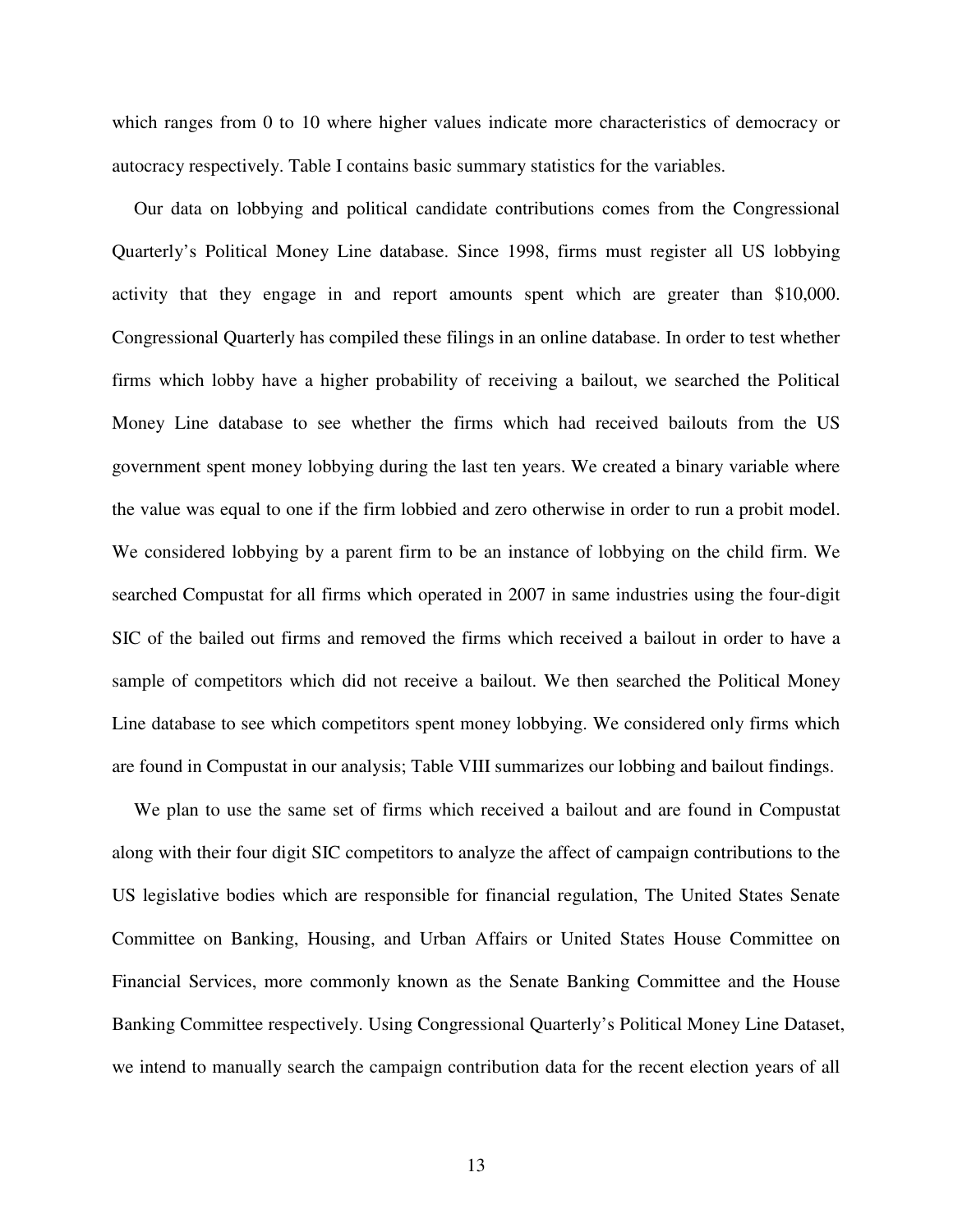the members of both committees, 95 in all, from the firm Political Action Committees (PACs) and executives from the firms. We will further group the contribution data into incumbent vs. challenger categories and contribution to the various subcommittees, most notably the House subcommittee on Oversight and Investigations and the Senate subcommittee on Financial Institutions. We plan to consider both the act of contributing by creating a binary variable which took the value of 1 if a firm contributed campaign finances and a value of 0 otherwise, along with a second variable which aggregated the total amount contributed by a firms' PAC and its executives.

#### **IV. Results**

In order to test Hypotheses 1 and 2, the relation between firm governance, bailout amount and the perceived efficiency of the bailout we ran OLS regressions using event windows of  $(-1, +1)$ ,  $(-3, +3)$ ,  $(-5, +5)$ , and  $(-10, +10)$ . Table IV presents our results. We find support for our hypotheses in the specifications which use the  $(-1, +1)$  event window as our dependent variable as we find a statistically positive coefficient for firm governance and a statistically negative coefficient for bailout amount when scaled by the firm's total assets. Specification (3), in particular, shows the strongest support for both of our hypotheses. As we move to longer event windows, we can see that the market still penalizes firm returns due to large bailouts as shown by regressions (4) through (9) since we have statistically negative coefficients on the bailout amount variable, but does not seem to consider governance. On the longest time horizon, however, it seems that firm governance once again significantly affects the firm's abnormal return.

In order to test the effect of a firm's institutional environment, we regress firm abnormal returns against our corruption, autocracy and bailout amount. Table V presents our results.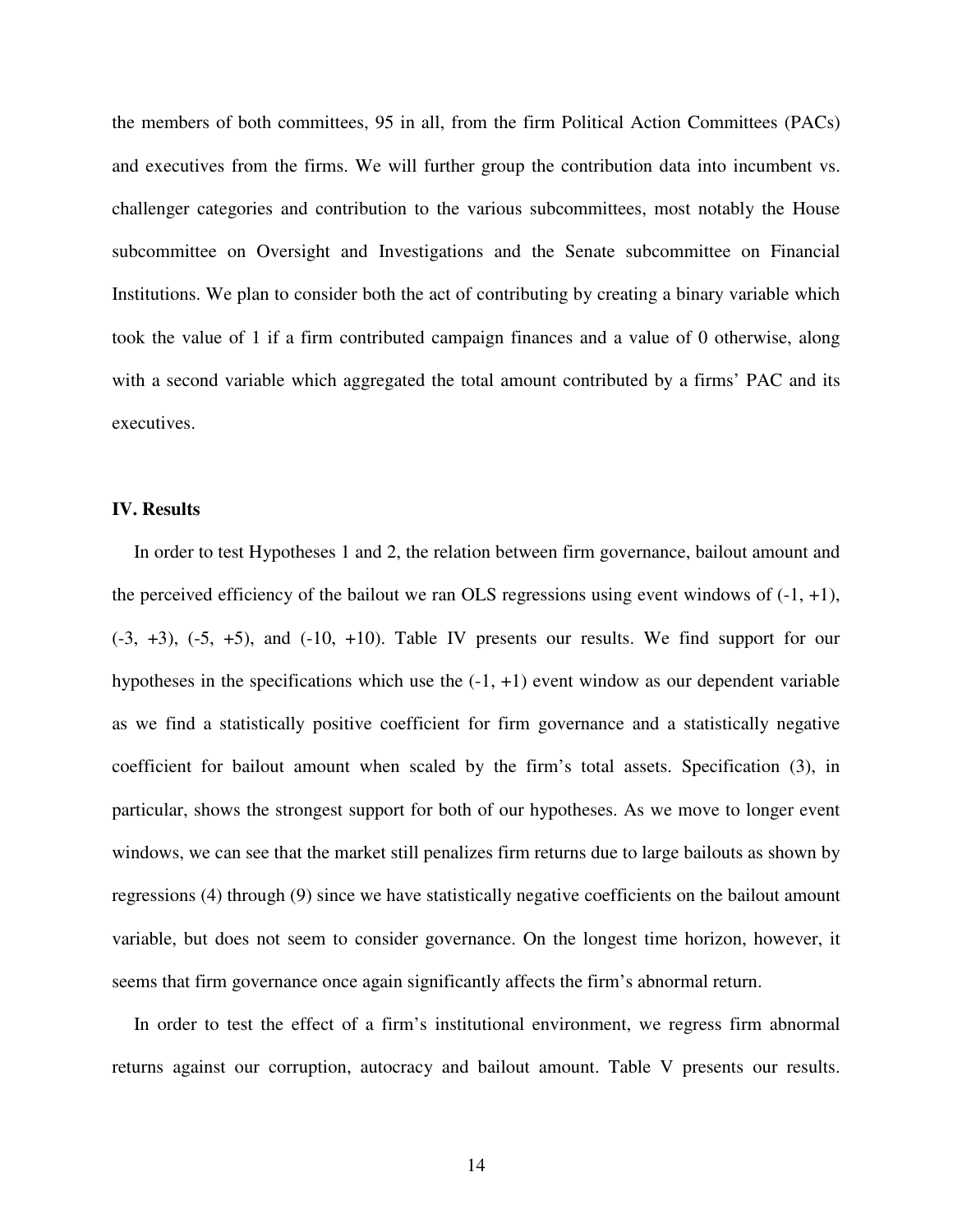Overall, we find weak support for Hypothesis 5*,* that corruption lowers bailout efficiency. On the country/industry level, we ran the same regressions, substituting firm bailout amount by the amount spent in each country scaled by the country's GDP. Table VI presents our findings. While we fail to obtain statistical significance for our results, this can be largely attributed to our small sample size.

In order to test Hypothesis 3, whether firms which spent money lobbying were more likely to be bailed out, we ran a probit regression where the dependent variable was a binary variable took the value of one if the firm received a bailout and zero otherwise. Our independent variable was a binary variable which took the value of one if the firm spent money lobbying over the past 10 years and zero otherwise. Table VII reports the results of our probit model. As we can see, the coefficient on the lobbying dummy variable is highly statistically significant and positive which implies that there is a positive relation between lobbying and bailout receipt. Reverse causality is not a problem since lobbying always occurred before the bailout was given to the firm.

#### **V. Conclusion**

The economic crisis has prompted governments and supranational bodies to provide more than 2 trillion US dollars in firm bailouts. In this paper, we investigate the factors which affect the likelihood of a firm receiving a bailout along with the firm and institutional factors which explain the market's reaction to the bailout announcements. Specifically, we test to see whether lobbying activity increases the likelihood that a firm will receive a bailout and intend to test whether corporate campaign contributions affect the likelihood of a firm bailout. Additionally we test whether the market reacts more positively to a firm being bailed out when it has strong corporate governance characteristics and whether the size of a bailout relative to the recipient's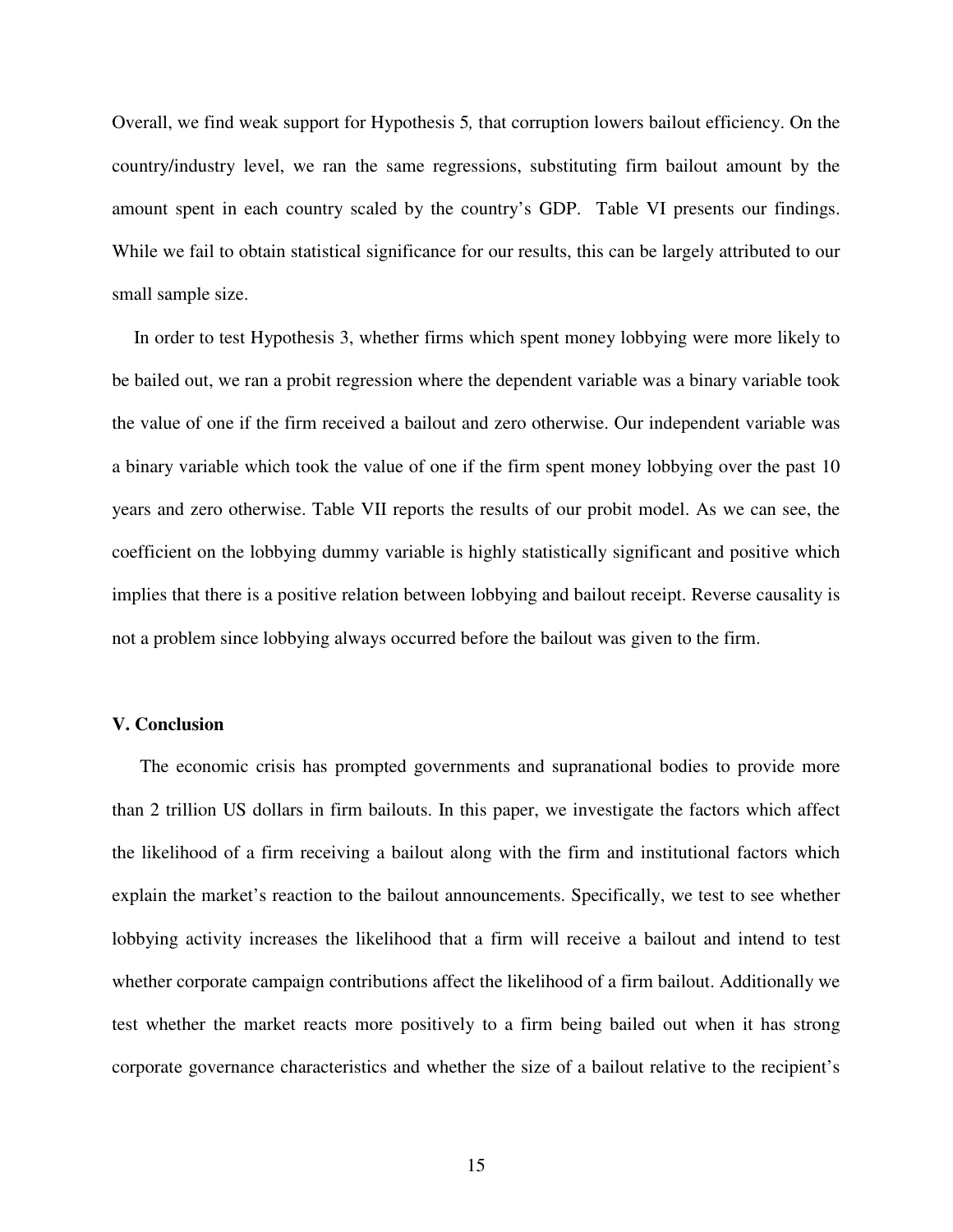assets affects the market's reaction. Although our study is currently hindered by a lack of 2009 data we find weak support that the act of lobbying prior to the crisis significantly impacted the likelihood of receiving a bailout and that the market reacts more favorably to bailouts of firms with strong corporate governance. We find stronger support for our hypothesis that firms react more negatively to larger firm bailouts. As we collect more data and incorporate the bailouts which occurred in 2009 we expect the power of out tests to improve and to find more empirical evidence supporting our hypotheses.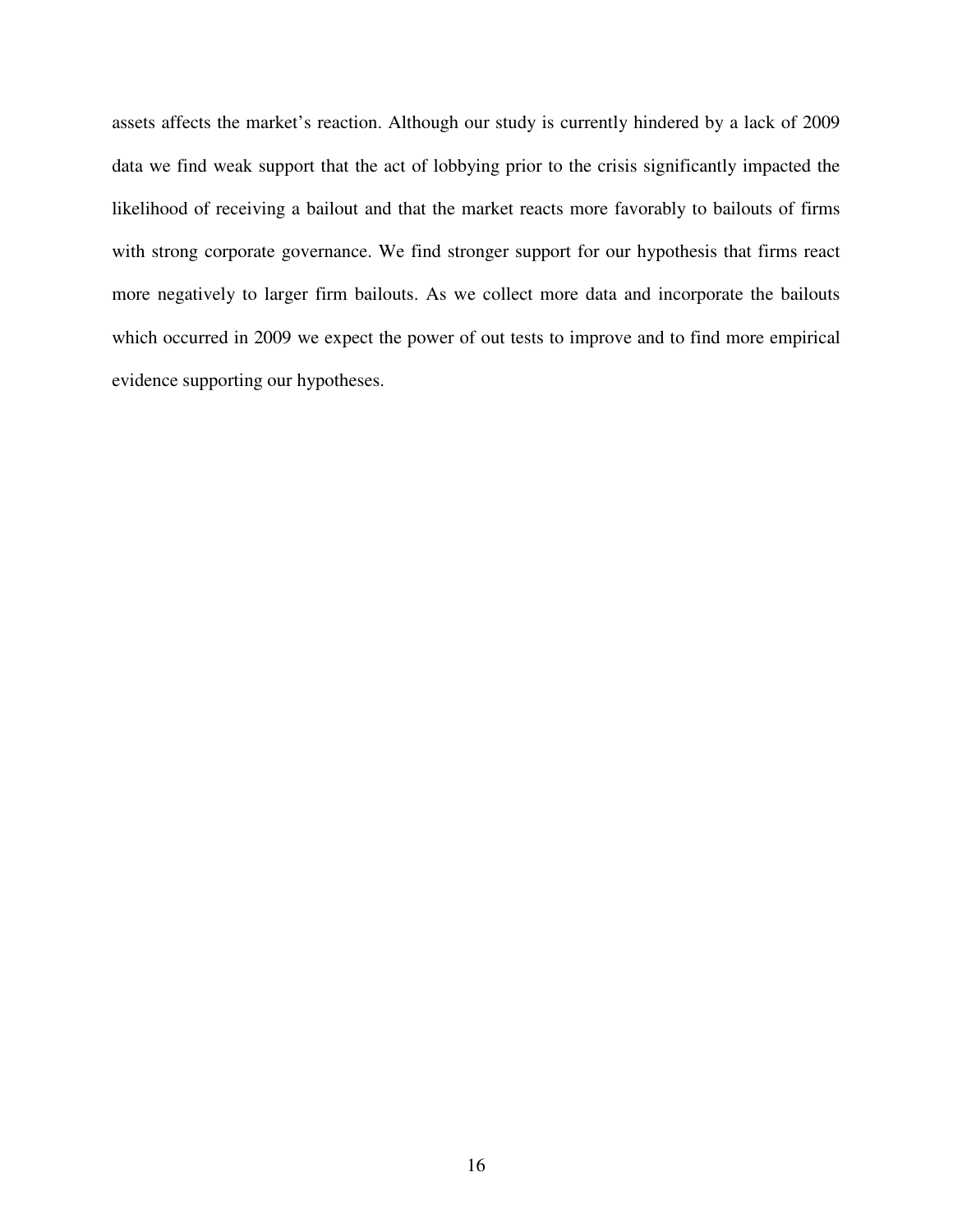#### **References**

- Aggarwal, R., I. Erel, R. Stulz, and R. Williamson, 2009, Differences in governance practices between U.S. and foreign firms: Measurement, causes, and consequences, *Review of Financial Studies*, forthcoming.
- Brown, S., and Warner, J., 1985, Using daily stock returns: The case of event studies, *Journal of Financial Economics*, 8, 205-258.
- Calomiris, C., 2008, The subprime turmoil: What's old, what's new, and what's next, Working paper, Columbia University.
- Claessens, S., E. Feijen, and L. Laeven, 2008, Political connections and preferential access to finance: The role of campaign contributions, *Journal of Financial Economics* 88, 554-580.
- Congressional Oversight Board, 2009. *April Oversight Report Assessing Treasury's Strategy: Six months of TARP*.
- Cordella, T. and E. L. Yeyati, 2003. Bank bailout: Moral hazard vs. value effect, *Journal of Financial Intermediation* 12, 300-330.
- Diamond, D., and R. Rajan, 2009, The credit crisis: Conjectures about causes and remedies, NBER Working paper W14739.
- Dinç, S., 2005, Politicians and banks: Political influences on government-owned banks in emerging markets, *Journal of Financial Economics* 77, 453-479.
- Durnev, A., and L. Fauver, 2007, Stealing from thieves: Firm governance and performance when states are predatory, Working paper, McGill University.
- Faccio, M., 2004, Politically connected firms*, American Economic Review* 96, 369-386.
- Faccio, M., R. Masulis, and J. McConnell, 2006, Political connections and corporate bailouts, *Journal of Finance* 61, 2597-2635.
- Fisman, R., 2001, Estimating the value of political connections, *The American Economic Review* 91, 1095-1102.
- Giannetti, M., and A. Simonov, 2009, On the real effects of bank bailouts: Micro-evidence from Japan, Working Paper, Michigan State University.
- Grail Research, 2009. *Global Financial Crisis Bailout Announcements* (Monitor Group Press, New York, N.Y).
- Kang, J., and R. Stultz, 2000, Do banking shocks affect borrowing firm performance? An analysis of the Japanese experience, *Journal of Business* 73, 1-23.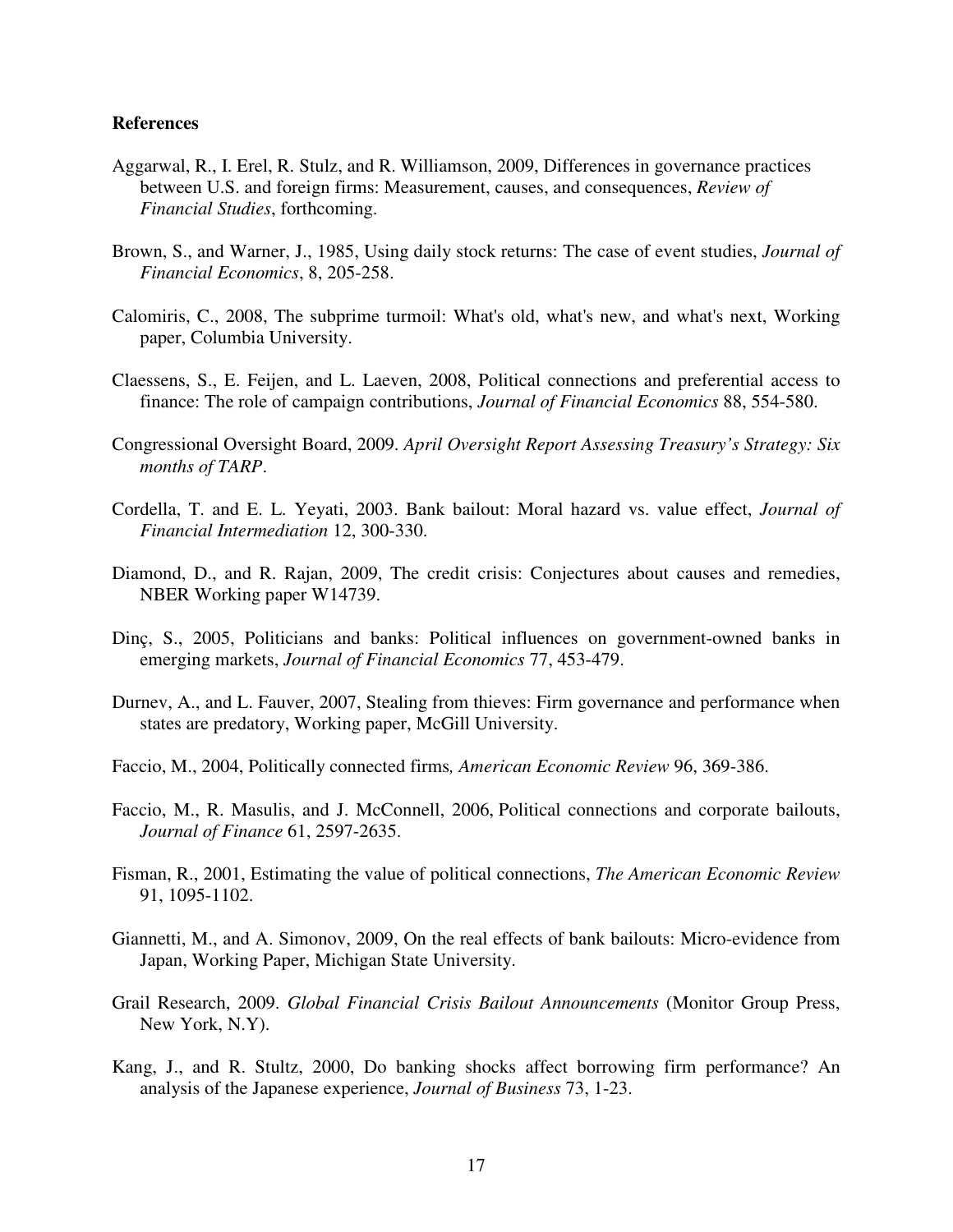- Kho, B., D. Lee, and R. Stultz, 2000, U.S. banks, crises, and bailouts: From Mexico to LTCM, *American Economic Review Papers and Proceedings*, 28-31.
- Kho, B. and R. Stultz, 2000, Banks, the IMF, and the Asian crisis, *Pacific-Basin Finance Journal* 8, 177-216.
- La Porta, R., F. Lopez-de-Silanes, and A. Shleifer, 2002, Government ownership of banks, *The Journal of Finance* 57, 265-301.
- Mason, J., and D. Schiffman, 2002, Too-big-to fail. Government bailouts, and managerial incentives: The case of reconstruction finance corporation assistance to the railroad industry during the Great Depression, Working paper, Louisiana State University.
- Paletta, D., and Enrich, D., 2009, Political interference seen in bank bailout decision--- Barney Frank goes to bat for lender, and it gets an infusion, *The Wall Street Journal*, January 22, pp A1.
- Skreta, L., and L. Veldkamp, 2009, Ratings shopping and asset complexity: A theory of ratings inflation, Working paper, New York University.
- Vandore, E., 2009, France to curb bonuses as public outrage grows, *Associated Press*, March 26.
- Wilson, L., 2009, Debt overhang and bank bailouts, Working paper, University of Louisiana at Lafayette.
- Yu, F., and X. Yu, 2009, Corporate lobbying and fraud detection, Working paper, Indiana University.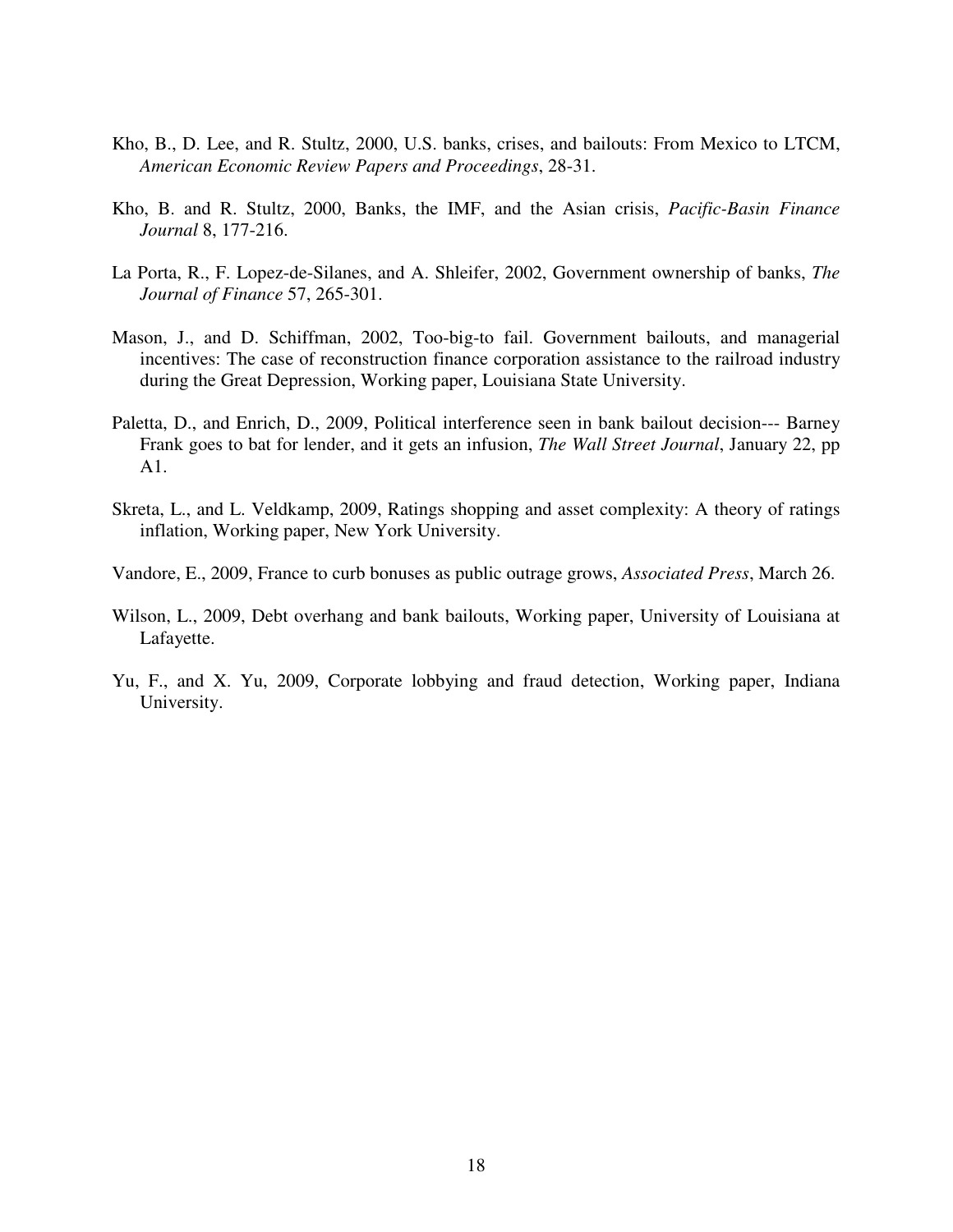## **Table I Firm bailouts. Summary statistics by country**

The international firm-specific bailout sample consists of 729 firms that received a bailout from their respective government during the financial crisis. Property Rights Protection data comes from the Economist Intelligence Unit, while Transparency International provides data on corruption. Polity the difference between democracy and autocracy scores provided by the Polity IV Project. Bailout information, the amount guaranteed data come from the Grail Research and hand collection by the authors, while the GDP figures are provided by the Word Bank's World Development Indicators (2007 values). Finally, the Cumulative Abnormal Returns (CARs) are computed with the data on stock prices given by CRSP or Datastream. Panel A reports the summary statistics of country-level variables, overall bailout amount per country, and average cumulated abnormal returns per country. Panel B presents t-tests on the cumulated abnormal returns according the four time window considered in this study,  $(-1,+1)$ ,  $(-3,+3)$ ,  $(-5,+5)$ , and  $(-10,+10)$ . The symbol "." denotes a missing value. Boldface figures correspond to statistically significant results at the 10% level.

|                       |                |            | <b>Country-Level Variables</b> |                 |                | <b>Bailout Information</b> |            | <b>Cumulative Abnormal Returns % (CARs)</b> |                      |                      |             |
|-----------------------|----------------|------------|--------------------------------|-----------------|----------------|----------------------------|------------|---------------------------------------------|----------------------|----------------------|-------------|
|                       |                | Cumulative |                                | <b>Property</b> |                | Amount                     | Amount     |                                             |                      |                      |             |
| <b>Target Country</b> | Firms          | Percentage | Corruption                     | <b>Rights</b>   | <b>Polity</b>  | <b>Guaranteed</b>          | Guarantee  | $(-1,+1)$                                   | $(-3, +3)$           | $(-5,+5)$            | $(-10,+10)$ |
|                       |                |            |                                | Protection      |                | (USD - millions)           | $(\%$ GDP) |                                             |                      |                      |             |
| Argentina             |                | 0.14       | 2.9                            | 3.00            | 8              |                            | $\cdot$    | $\sim$                                      | $\sim$               | $\ddot{\phantom{a}}$ |             |
| Austria               | 5              | 0.82       | 8.1                            | 5.00            | 10             | 20,708                     | 5.49       | 2.48                                        | 4.47                 | $-2.36$              |             |
| Belgium               |                | 1.51       | 7.3                            | 5.00            | 8              | 26,607                     | 5.93       | $-10.30$                                    | $-22.26$             | $-21.42$             |             |
| <b>Brazil</b>         |                | 2.33       | 3.5                            | 4.00            | 8              |                            | $\bullet$  | $-6.86$                                     | $-4.67$              | 1.90                 |             |
| Canada                | $\overline{2}$ | 2.61       | 8.7                            | 5.00            | 10             | 22,586                     | 1.70       | $-11.42$                                    | $-2.51$              | 3.19                 | 1.1         |
| China                 |                | 3.16       | 3.6                            | 2.60            | $-7$           | 8,000                      | 0.24       | $-4.35$                                     | $-3.55$              | 5.26                 |             |
| Denmark               | $\overline{2}$ | 3.43       | 9.3                            | 5.00            | 10             | 17,885                     | 5.81       | $-49.34$                                    | $-64.70$             | $-64.44$             |             |
| France                | 11             | 4.94       | 6.9                            | 5.00            | 9              | 65,901                     | 2.57       | 2.68                                        | $-0.28$              | $-0.28$              |             |
| France and Belgium    | 3              | 5.35       |                                |                 | $\blacksquare$ |                            |            | 8.7                                         | $-7.48$              | $-28.26$             |             |
| Germany               |                | 6.31       | 7.9                            | 5.00            | 10             | 136,650                    | 4.14       | 4.24                                        | 24.83                | $-16.68$             |             |
| Gulf                  |                | 6.45       |                                | $\cdot$         | $\cdot$        |                            |            |                                             | $\ddot{\phantom{a}}$ |                      |             |
| Hungary               |                | 6.58       | 5.1                            | 4.60            | 10             | 31,930                     | 23.11      |                                             |                      |                      |             |
| Iceland               |                | 7.13       | 8.9                            |                 | $\cdot$        | 5,100                      | 26.14      |                                             |                      |                      |             |
| India                 | $\overline{c}$ | 7.41       | 3.4                            | 3.60            | 9              | 719                        | 0.06       |                                             |                      |                      |             |
| Ireland               | 3              | 7.82       | 7.7                            | 5.00            | 10             | 7,690                      | 3.02       | $-33.12$                                    | $-34.32$             | $-35.68$             |             |
| Italy                 |                | 7.96       | 4.8                            | 4.00            | 10             | 15,301                     | 0.73       | 1.65                                        | 0.83                 | $-16.91$             |             |
| Japan                 | 3              | 8.37       | 7.3                            | 5.00            | 10             | 1,231                      | 0.03       | $-1.34$                                     | $-4.24$              | $-3.27$              |             |
| Kazakhstan            |                | 9.47       | 2.2                            | 2.40            | $-6$           | 9,239                      | 8.90       |                                             | $\cdot$              | $\cdot$              |             |
| Latvia                |                | 9.74       | 5.0                            |                 | 8              | 10,830                     | 39.88      |                                             |                      |                      |             |
| Luxembourg            |                | 9.88       | 8.3                            |                 | $\theta$       | 4,197                      | 8.76       |                                             |                      |                      |             |
| Netherlands           |                | 10.70      | 8.9                            | 5.00            | 10             | 94,241                     | 12.50      | $-17.28$                                    | $-28.02$             | $-21.44$             |             |
| Norway                |                | 10.84      | 7.9                            | 5.00            | $10\,$         | 56,321                     | 14.75      |                                             |                      |                      |             |
| Portugal              |                | 10.97      | 6.1                            | 5.00            | 10             |                            |            |                                             |                      |                      |             |
| Russia                | 11             | 12.48      | 2.1                            | 3.00            | 5              | 227,888                    | 17.65      | 11.89                                       | $-3.46$              | $-17.11$             |             |
| Sweden                | $\overline{c}$ | 12.76      | 9.3                            | 5.00            | 10             | 8,740                      | 1.97       |                                             |                      |                      |             |
| Switzerland           |                | 12.89      | 9.0                            | 5.00            | 10             | 59,300                     | 14.27      | 7.68                                        | $-3.53$              | $-2.72$              |             |
| Taiwan                |                | 13.03      | 5.7                            | 5.00            | 10             |                            |            |                                             | $\cdot$              | $\blacksquare$       |             |
| <b>UAE</b>            |                | 14.27      | 5.9                            | $\cdot$         | $-8$           | 52,600                     | 40.55      | 2.98                                        | $-1.35$              | $-1.69$              |             |
| UK                    | 6              | 15.09      | 7.7                            | 4.40            | 10             | 511,237                    | 18.74      | 4.92                                        | $-1.82$              | 0.56                 |             |
| <b>USA</b>            | 617            | 99.73      | 7.3                            | 5.00            | 10             | 725,000                    | 5.25       | 0.39                                        | $-0.51$              | $-2.02$              | $-0.24$     |
| Ukraine               | 2              | 100        | 2.5                            | 2.60            | $\tau$         | 22,042                     | 15.69      |                                             |                      |                      |             |

*Panel A: Summary statistics by country*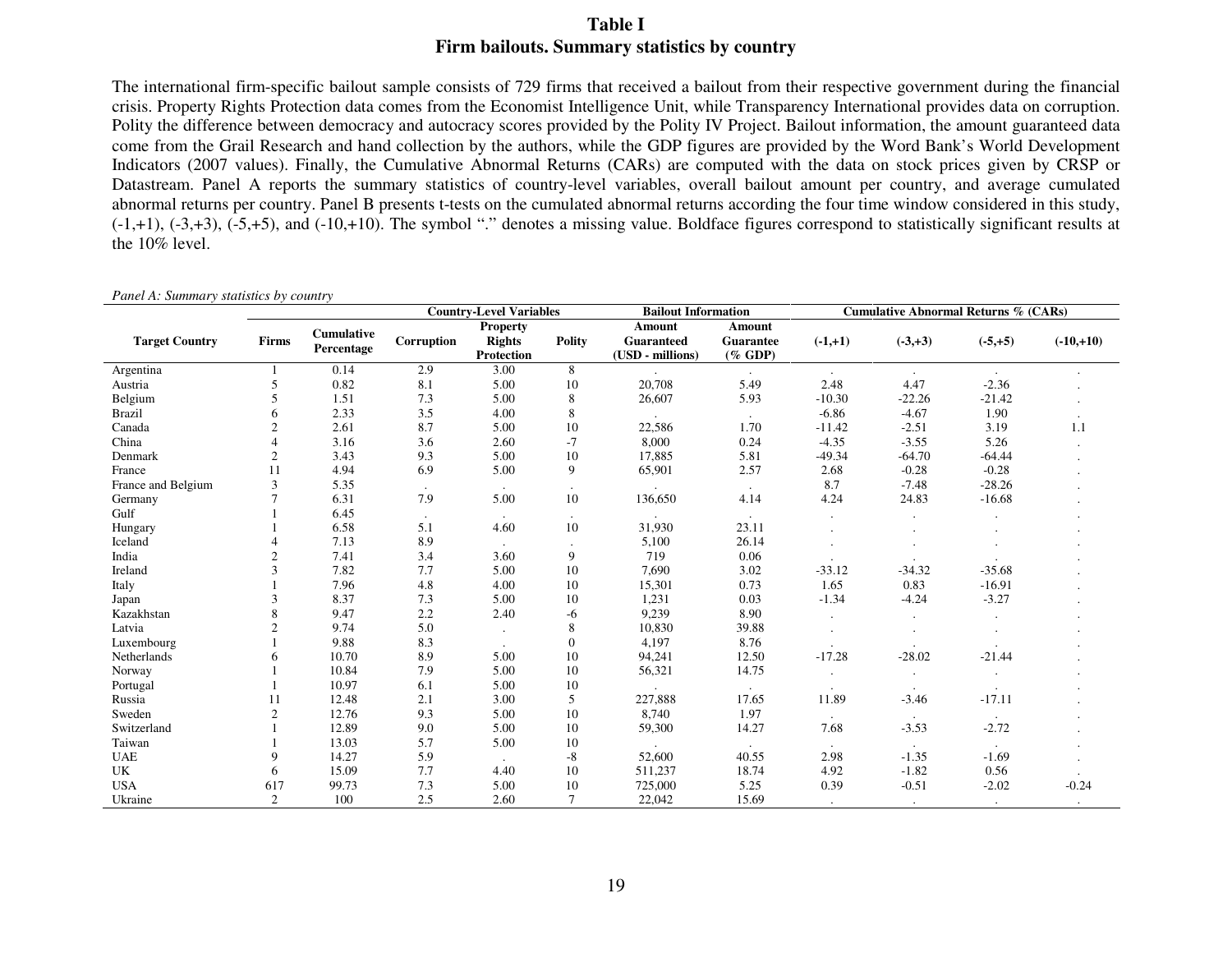## **Table I** *Continued*

|                                                      |                                  |              |                                     | $H_0$ : mean=0 |         | $H_a$ : mean<0 | $H_a$ : mean>0 |
|------------------------------------------------------|----------------------------------|--------------|-------------------------------------|----------------|---------|----------------|----------------|
| Cumulated<br><b>Abnormal</b><br><b>Return (CARs)</b> | Number of<br><b>Observations</b> | Mean $(\% )$ | <b>Standard</b><br><b>Deviation</b> | t statistic    | p-value | t statistics   | p-value        |
| $(-1,+1)$                                            | 244                              | 0.01         | 0.150                               | $-0.014$       | 0.989   | 0.495          | 0.506          |
| $(-3, +3)$                                           | 244                              | $-1.32$      | 0.168                               | $-1.225$       | 0.222   | 0.111          | 0.889          |
| $(-5, +5)$                                           | 244                              | $-3.36$      | 0.193                               | $-2.719$       | 0.007   | 0.004          | 0.997          |
| $(-10,+10)$                                          | 203                              | $-0.23$      | 0.174                               | $-0.195$       | 0.846   | 0.423          | 0.577          |

*Panel B: t-tests on the means of Cumulated Abnormal Return (CARs)*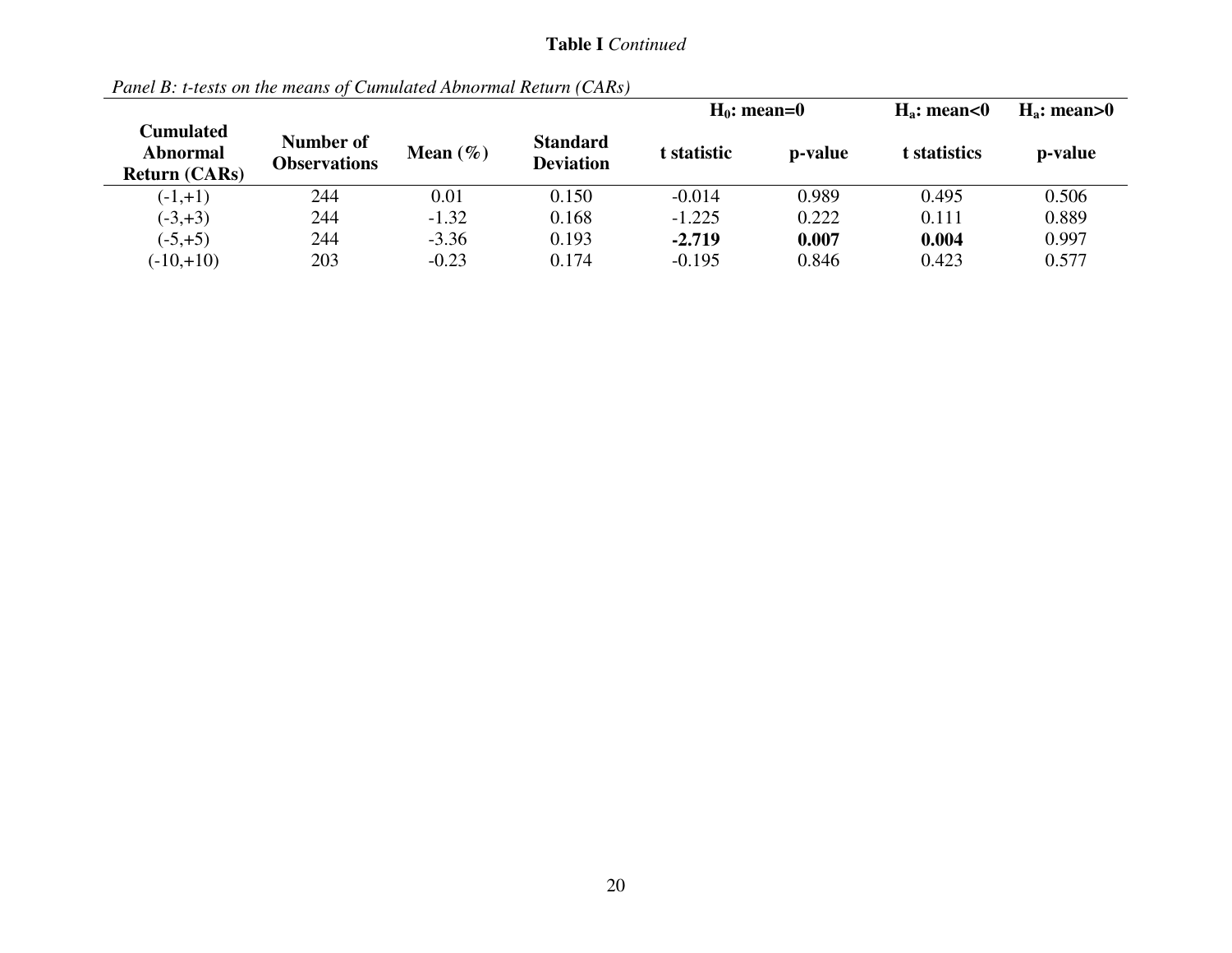## **Table II Firm bailouts. Summary statistics by industry**

The 729 firms that received bailouts during the financial crisis operate in 13 industries. Our dataset comes from the information provided by the Grail Research and hand collection by the authors, while the Cumulative Abnormal Returns (CARs) are computed with the data on stock prices given by CRSP or Datastream. There exists one observation which we have no information about its sector. The symbol "." denotes a missing value.

|                        |                  |            |                                 | <b>Cumulated Abnormal Returns %</b><br>(CARS) |            |            |             |  |
|------------------------|------------------|------------|---------------------------------|-----------------------------------------------|------------|------------|-------------|--|
| <b>Target Industry</b> | <b>Frequency</b> | Percentage | <b>Cumulative</b><br>Percentage | $(-1,+1)$                                     | $(-3, +3)$ | $(-5, +5)$ | $(-10,+10)$ |  |
| Agribusiness           |                  | 0.14       | 0.14                            |                                               |            |            | $\bullet$   |  |
| Automobile             | 18               | 2.47       | 2.61                            | 3.44                                          | 2.00       | 4.54       | $\bullet$   |  |
| Aviation               | 9                | 1.24       | 3.85                            | $-2.08$                                       | 0.39       | 9.33       | $\bullet$   |  |
| <b>Banking</b>         | 663              | 91.07      | 94.92                           | $-0.23$                                       | $-0.98$    | $-3.09$    |             |  |
| Banking and            |                  |            |                                 | $-9.12$                                       | $-6.63$    | $-3.42$    |             |  |
| Insurance              | 3                | 0.41       | 95.33                           |                                               |            |            |             |  |
| Insurance              | 5                | 0.69       | 96.02                           | $-0.74$                                       | $-12.61$   | 3.49       |             |  |
| Mortgage Banker        | 16               | 2.20       | 98.21                           |                                               |            |            | $\bullet$   |  |
| Non Banking            |                  |            |                                 | 11.98                                         | $-41.18$   | $-66.02$   |             |  |
| Finance                | 5                | 0.69       | 99.04                           |                                               |            |            |             |  |
| Oil                    | 4                | 0.55       | 99.59                           | $-4.79$                                       | $-16.28$   | $-15.23$   | $\bullet$   |  |
| Pulp and Paper         | 1                | 0.14       | 99.73                           | $-18.66$                                      | $-18.75$   | $-17.02$   |             |  |
| Steel                  |                  | 0.14       | 99.86                           | 78.62                                         | 47.82      | $-24.62$   |             |  |
| <b>Utility</b>         |                  | 0.14       | 98.35                           |                                               |            |            | $\bullet$   |  |
| N.A.                   |                  | 0.14       | 100                             |                                               |            |            |             |  |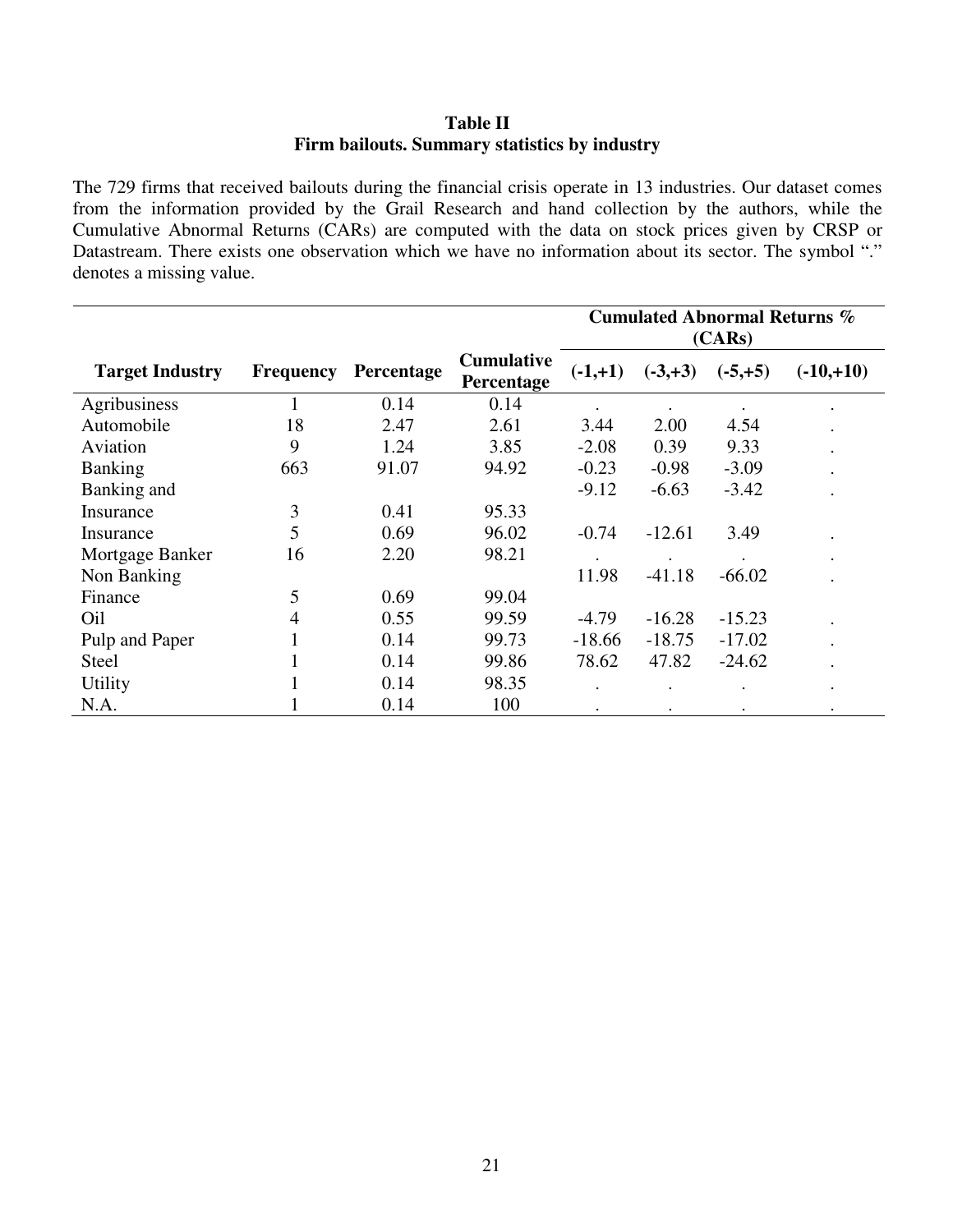### **Table III Country bailouts. Summary statistics.**

The international firm-specific bailout sample consists of 24 countries that provided with 36 sectoral or economy-wide bailouts in total during the financial crisis. Property Rights Protection data comes from the Economist Intelligence Unit, while Transparency International provides data on corruption. Polity is from the difference between democracy and autocracy scores provided by the Polity IV Project. Bailout information, the amount guaranteed data come from the Grail Research and hand collection by the authors, while the GDP figures are provided by the Word Bank's World Development Indicators (2007 values). Finally, the Cumulative Abnormal Returns (CARs) are computed with the data on stock prices given by CRSP or Datastream. Panel A reports the summary statistics of countrylevel variables, overall bailout amount per country, and average cumulated abnormal returns per country. Panel B presents t-tests on the cumulated abnormal returns according the four time window considered in this study, i.e.,  $(-1, +1)$ ,  $(-3, +3)$ ,  $(-5, +5)$ , and  $(-10, +10)$ . The symbol "." denotes a missing value. Boldface figures correspond to statistically significant results at the  $10\%$  level.

#### *Panel A: Summary statistics by country*

|                                                                                      |                                        |                           |                | <b>Country-Level Variables</b>                        |                           | <b>Bailout Information</b>                           |                                   |                | <b>Cumulated Abnormal Returns (CARs)</b> |           |                  |
|--------------------------------------------------------------------------------------|----------------------------------------|---------------------------|----------------|-------------------------------------------------------|---------------------------|------------------------------------------------------|-----------------------------------|----------------|------------------------------------------|-----------|------------------|
| <b>Target Country</b>                                                                | <b>Number</b><br>of<br><b>Bailouts</b> | Cumulative<br>Percentage  | Corrupti<br>on | <b>Property</b><br><b>Rights</b><br><b>Protection</b> | <b>Polity</b>             | Amount<br><b>Guaranteed</b><br>$(USD -$<br>millions) | Amount<br>Guarantee<br>$(\%$ GDP) | $(-1,+1)$      | $(-3, +3)$                               | $(-5,+5)$ | $(-10,+10)$      |
| Austria                                                                              | $\overline{2}$                         | 0.06                      | 8.1            | 5                                                     | 10                        | 20,708                                               | 63.93                             | 2.39           | $-3.67$                                  | $-11.28$  | $-10.59$         |
| Canada                                                                               | $\overline{c}$                         | 0.12                      | 8.7            | 5                                                     | 10                        | 22,586                                               | 17.42                             | 3.99           | 15.36                                    | 18.71     | 24.18            |
| Denmark                                                                              |                                        | 0.15                      | 9.3            | 5                                                     | 10                        | 17,885                                               | 89.39                             | $-3.76$        | $-4.88$                                  | $-1.66$   | 17.63            |
| France                                                                               | 2                                      | 0.20                      | 6.9            | $\overline{5}$                                        | 9                         | 65,901                                               | 30.79                             | $-1.98$        | $-1.90$                                  | $-7.21$   | $0.00\,$         |
| Germany                                                                              |                                        | 0.23                      | 7.9            | 5                                                     | 10                        | 136,650                                              | 47.71                             | $-1.69$        | $-7.57$                                  | $-19.53$  | $-26.59$         |
| Greece                                                                               |                                        | 0.26                      | 4.7            | 4                                                     | 10                        | 17,663                                               | 52.00                             | $-17.86$       | $-21.67$                                 | $-27.23$  | $-13.07$         |
| Hungary                                                                              | 2                                      | 0.31                      | 5.1            | 4.6                                                   | 10                        | 31,930                                               | 162.59                            | 0.81           | $-7.16$                                  | $-14.43$  | $-22.60$         |
| Indonesia                                                                            |                                        | 0.34                      | 2.6            | 3                                                     | 8                         | 1,500                                                | 1.65                              | 0.15           | 2.59                                     | 6.98      | 12.99            |
| Italy                                                                                |                                        | 0.37                      | 4.8            | $\overline{4}$                                        | 10                        | 15,301                                               | 8.51                              | 4.78           | $-2.48$                                  | $-6.72$   | $-17.54$         |
| Latvia                                                                               |                                        | 0.40                      | 5              |                                                       | 8                         | 10,830                                               | 279.43                            | $-3.61$        | $-8.72$                                  | $-12.51$  | $-23.04$         |
| Norway                                                                               | $\overline{c}$                         | 0.45                      | 7.9            | 5                                                     | 10                        | 56,321                                               | 208.85                            | 5.18           | $-1.35$                                  | 8.03      | 21.01            |
| Oman                                                                                 |                                        | 0.48                      | 5.5            |                                                       | $-8$                      | 2,000                                                | 29.82                             | 4.62           | 9.15                                     | $-1.38$   | $-13.82$         |
| Oatar                                                                                |                                        | 0.51                      | 6.5            | $\cdot$                                               | $-10$                     | 5,300                                                | 58.15                             | 4.09           | 4.39                                     | 2.99      | $-1.87$          |
| Romania                                                                              |                                        | 0.53                      | 3.8            | 3.6                                                   | 9                         | 27,191                                               | 101.11                            | 2.26           | 0.54                                     | 12.22     | 23.36            |
| Russia                                                                               | 2                                      | 0.59                      | 2.1            | 3                                                     | 5                         | 47,472                                               | 21.00                             | $-7.96$        | $-9.97$                                  | $-7.09$   | $-18.78$         |
| Serbia                                                                               |                                        | 0.62                      | 3.4            |                                                       | 8                         | 4,050                                                | 50.16                             | 11.19          | 4.73                                     | 13.23     | $-25.89$         |
| South Korea                                                                          | 3                                      | 0.70                      | 5.6            | 5                                                     | 8                         | 35,200                                               | 25.89                             | $-15.97$       | $-19.85$                                 | $-21.73$  | $-20.77$         |
| Spain                                                                                | $\overline{2}$                         | 0.76                      | 6.5            | 5                                                     | 10                        | 69,157                                               | 48.53                             | $-2.18$        | 2.43                                     | 2.49      | $-12.92$         |
| Sweden                                                                               | $\overline{2}$                         | 0.81                      | 9.3            | 5                                                     | 10                        | 8,126                                                | 24.01                             | 2.11           | 7.13                                     | 6.09      | 0.92             |
| Thailand                                                                             |                                        | 0.84                      | 3.5            | 5                                                     | $-1$                      | 429                                                  | 0.79                              | 9.24           | 12.76                                    | 10.35     | 21.09            |
| <b>UAE</b>                                                                           |                                        | 0.87                      | 5.9            |                                                       | $-8$                      | 20,000                                               | 124.09                            | 2.98           | 11.47                                    | 17.92     | 25.88            |
| <b>UK</b>                                                                            | 2                                      | 0.92                      | 7.7            | 4.4                                                   | 10                        | 511,237                                              | 232.62                            | 0.89           | $-7.39$                                  | $-1.69$   | $-3.29$          |
| Ukraine                                                                              |                                        | 0.95                      | 2.5            | 2.6                                                   | $\tau$                    | 16,500                                               | 48.72                             | 0.20           | $-0.78$                                  | 7.15      | $-11.66$         |
| <b>USA</b>                                                                           | $\overline{2}$                         | 1.01                      | 7.3            | 5                                                     | 10                        | 725,000                                              | 50.83                             | $-2.60$        | $-0.53$                                  | $-0.33$   | $-1.71$          |
| $(-5, +5)$<br>$P$ anel $R_1$ +tests on the means of Cumulated Abnormal Raturn (CARs) |                                        | 36                        | $-2.3$         |                                                       | 0.024<br>0.030            | $-0.955$<br>$-1.696$                                 |                                   | 0.346<br>0.099 | 0.173<br>0.050                           |           | 0.827<br>0.951   |
|                                                                                      |                                        |                           |                |                                                       |                           |                                                      | $H_0$ : mean=0                    |                | $H_a$ : mean<0                           |           | $H_a$ : mean > 0 |
| <b>Cumulated Abnormal</b><br>Return (CARs)                                           |                                        | Number of<br>Observations | Mean %         |                                                       | <b>Standard Deviation</b> | t statistics                                         |                                   | p-value        | t statistics                             |           | p-value          |
| $(-1,+1)$                                                                            |                                        | 36                        | $-1.0$         |                                                       | 0.015                     | $-0.640$                                             |                                   | 0.527          | 0.263                                    |           | 0.737            |
| $(-3, +3)$                                                                           |                                        | 36                        | $-2.4$         |                                                       | 0.020                     | $-1.207$                                             |                                   | 0.235          | 0.118                                    |           | 0.882            |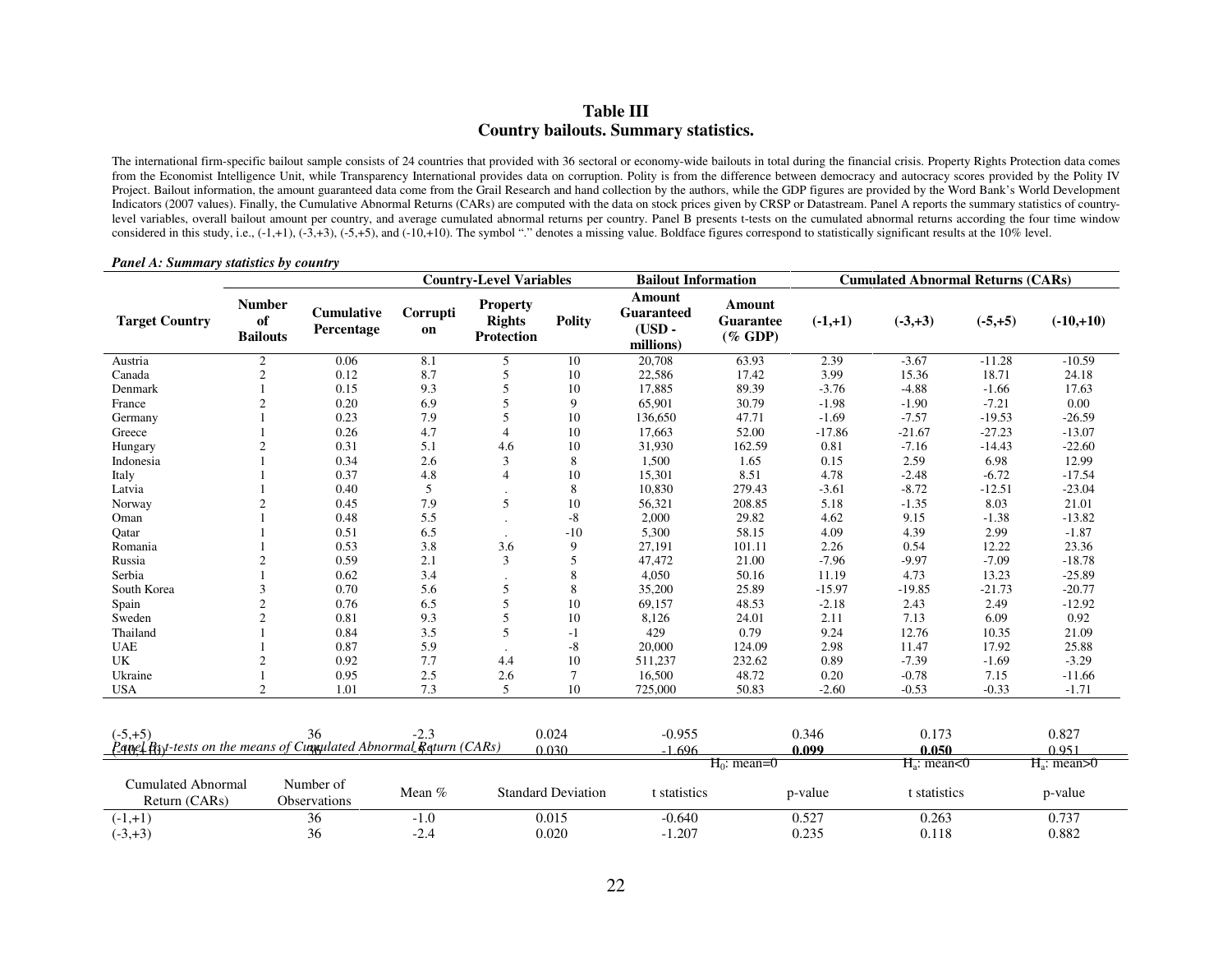## **Table IV Firm bailouts: Relation between CARs, firm governance, and bailout amount**

The dependent variable corresponds to the Cumulative Abnormal Returns (CARs), encompassing the time windows (-1,+1), (-3,+3), (- 5,+5), and (-10,+10). The Ordinary Least Squares is the estimation technique employed in our analyses. Specifications (1), (4), (7), and (10) consist of the regression of CARs on firm governance, measured by the Institutional Shareholder Service. In addition, Specifications (2), (5), (8), and (11) comprise the regression of CARs on bailout amount, measured by the Grail Research for U.S. and Canadian recipient firms, scaled by total assets, provided by the World Bank's World Development Indicators (2007 data). Finally, Specifications (3), (6), (9), and (12) encompass the full empirical model. The values in parentheses represent the robust standard errors. \*, \*\*, \*\*\* denote significance at the 10%,  $5\%$ , and 1% levels respectively.

| Dependent variable: CAR |             | $(-1,+1)$     |               |          | $(-3, +3)$    |               |          | $(-5, +5)$    |               |             | $(-10,+10)$ |             |
|-------------------------|-------------|---------------|---------------|----------|---------------|---------------|----------|---------------|---------------|-------------|-------------|-------------|
|                         |             | (2)           | (3)           | (4)      | (5)           | (6)           |          | (8)           | (9)           | (10)        | (11)        | (12)        |
| Firm governance         | 0.23        |               | 0.30          | 0.03     |               | 0.03          | $-0.03$  |               | 0.06          | 0.32        |             | 0.33        |
|                         | $(0.11)$ ** |               | $(0.10)$ ***  | (0.11)   |               | (0.10)        | (0.13)   |               | (0.12)        | $(0.13)$ ** |             | $(0.14)$ ** |
| <b>Bailout Amount</b>   |             | $-103.67$     | $-205.55$     |          | $-198.23$     | $-356.95$     |          | $-265.69$     | $-397.60$     |             | $-14.34$    | -77.89      |
|                         |             | $(32.93)$ *** | $(58.12)$ *** |          | $(33.93)$ *** | $(55.09)$ *** |          | $(38.58)$ *** | $(68.56)$ *** |             | (40.42)     | (77.03)     |
| Constant                | $-13.48$    | 3.02          | $-.13.62$     | 2.42     | 4.11          | 7.20          | 0.84     | 4.59          | 6.70          | $-20.65$    | 0.22        | $-19.43$    |
|                         | $(6.89)$ ** | $(1.38)$ **   | $(6.81)$ *    | (6.97)   | $(1.42)$ ***  | (6.46)        | (8.53)   | $(1.61)$ ***  | (8.04)        | $(8.77)$ ** | (1.69)      | $(9.03)$ ** |
| <b>Observations</b>     | 176         | 216           | 174           | 176      | 216           | 174           | 176      | 216           | 174           | 176         | 194         | 174         |
| F-stat                  | 4.6         | 9.91          | 9.67          | 0.11     | 34.12         | 21.02         | 0.07     | 47.44         | 16.84         | 5.69        | 0.13        | 3.28        |
| F p-value               | 0.033       | 0.002         |               | 0.744    | $\Omega$      | $\Omega$      | 0.79     | $^{\circ}$    |               | 0.018       | 0.723       | 0.04        |
| Adjusted $\mathbb{R}^2$ | 0.020       | 0.040         | 0.091         | $-0.005$ | 0.134         | 0.188         | $-0.005$ | 0.178         | 0.155         | 0.026       | $-0.005$    | 0.026       |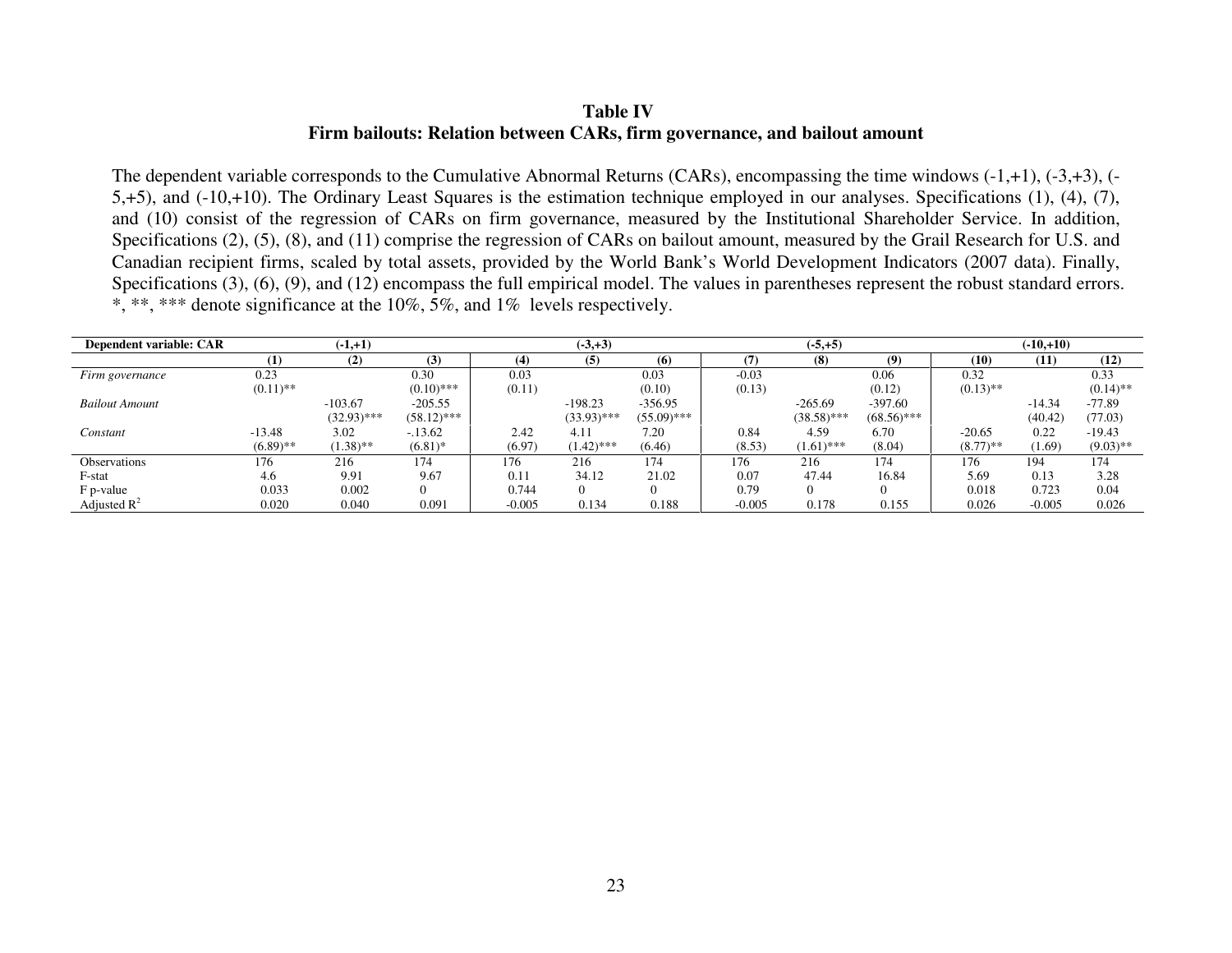### **Table V Firm bailouts: Relation between CARs, corruption, and bailout amount**

The dependent variable corresponds to the Cumulative Abnormal Returns (CARs), encompassing the time windows  $(-1,+1)$ ,  $(-3,+3)$ , and  $(-5,+5)$ . The Country-Clustered Ordinary Least Squares (OLS) is the estimation technique employed in our analyses. Specifications (1), (3), and (5), consist of the regression of CARs on corruption, measured by Transparency International's Corruption Perception Index, and bailout amount scaled by total assets, provided by the Grail Research and hand collection by the authors. In addition, Specifications (2), (4), and (6) comprise the regression of CARs on the full empirical model, which involves the aforementioned variables as well as Polity IV, the difference between democracy and autocracy scores provided by the Polity IV . The values in parentheses represent the robust standard errors. Project. \*, \*\*, \*\*\* denote significance at the 10%, 5%, and 1% levels respectively.

| Dependent variable:            |              | $(-1,+1)$     | $(-3, +3)$    |               |               | $(-5,+5)$     |
|--------------------------------|--------------|---------------|---------------|---------------|---------------|---------------|
| <b>CAR</b>                     |              |               |               |               |               |               |
|                                | (1)          | (2)           | (3)           | (4)           | (5)           | (6)           |
| Corruption                     | $-1.97$      | $-2.97$       | $-1.00$       | $-2.26$       | $-0.11$       | $-0.65$       |
|                                | $(0.98)*$    | $(1.56)^*$    | (0.72)        | (1.36)        | (1.33)        | (1.85)        |
| Polity                         |              | 0.94          |               | 1.18          |               | 0.51          |
|                                |              | (0.58)        |               | (0.74)        |               | (0.92)        |
| <b>Bailout Amount</b>          |              |               |               |               |               |               |
|                                | 112.13       | 114.46        | 202.50        | 205.44        | 266.18        | $-267.43$     |
|                                |              |               |               |               |               |               |
|                                | $(37.96)$ ** | $(36.36)$ *** | $(42.23)$ *** | $(40.35)$ *** | $(12.34)$ *** | $(11.34)$ *** |
| Constant                       | 17.34        | 15.40         | 11.35         | 8.90          | 5.42          | 4.37          |
|                                | $(6.92)$ **  | $(6.00)**$    | $(5.53)*$     | (5.52)        | (9.54)        | (9.46)        |
| Observations                   | 216          | 216           | 216           | 216           | 216           | 216           |
| F                              | 9.62         | 12.89         | 11.6          | 8.92          | 238.51        | 187.05        |
| $F_P$ -value<br>R <sup>2</sup> | 0.006        | 0.001         | 0.003         | 0.005         | $\Omega$      | $\theta$      |
|                                | 0.059        | 0.063         | 0.141         | 0.145         | 0.182         | 0.182         |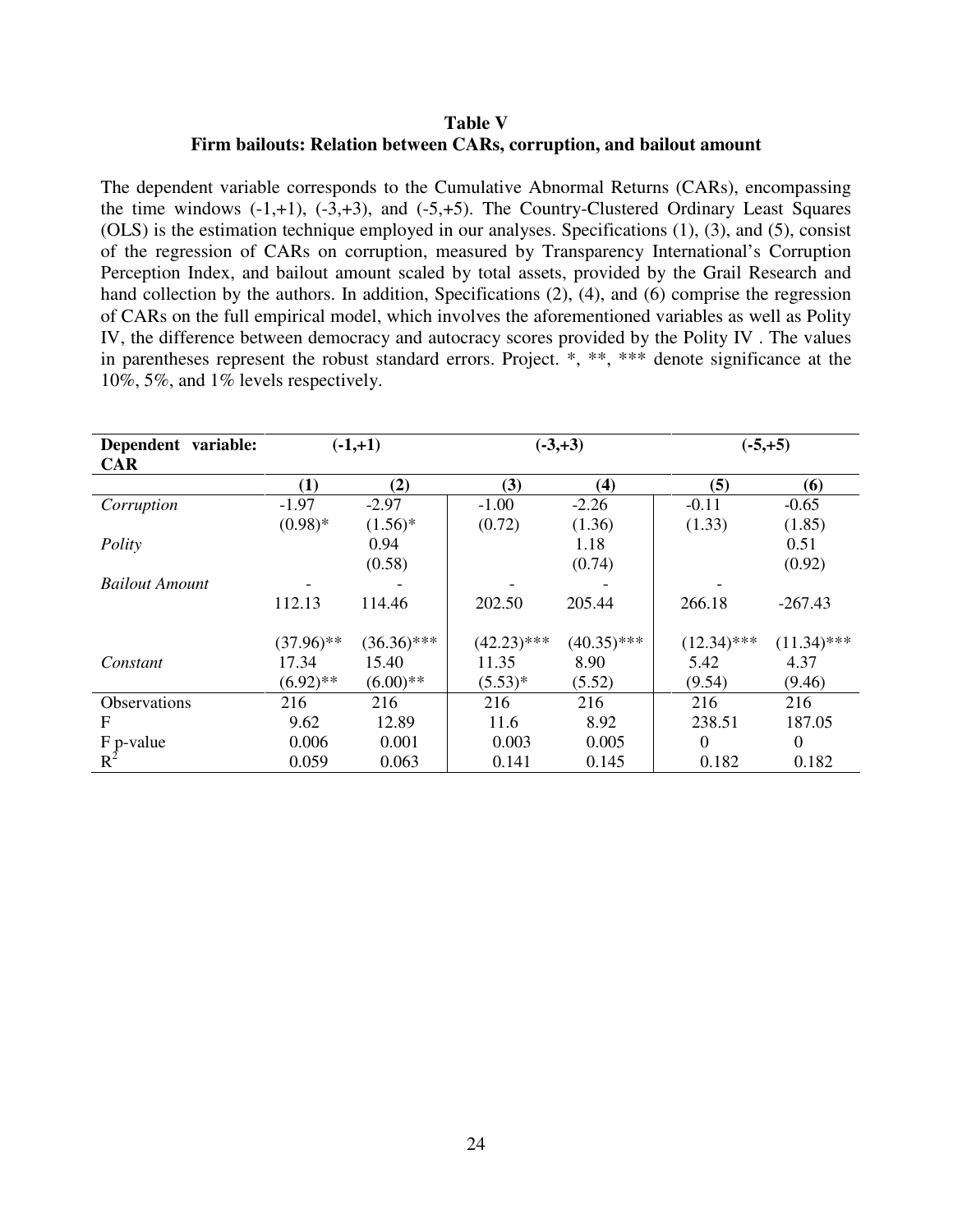### **Table VI Country analyses**

The dependent variable corresponds to the Cumulative Abnormal Returns (CARs), encompassing the time window (-3,+3). The Ordinary Least Squares (OLS) is the estimation technique employed in our analyses. Specifications (1) and (3) consist, respectively, of the regression of CARs on corruption, measured by Transparency International's Corruption Perception Index, and Polity, the difference between democracy and autocracy scores provided by the Polity IV Project. Furthermore, Specifications (2) and (4) follow, respectively, (1) and (3), with the addition of two variables: the bailout amount, measured by the Grail Research and hand collection by the authors, scaled by the GDP, provided by the World Bank's World Development Indicators (2007 data); and the natural logarithm of GDP. Finally, Specification (5) contains the full empirical model. The values in parentheses represent the robust standard errors. \*, \*\*, \*\*\* denote significance at the 10%, 5%, and 1% levels respectively.

| Dependent variable: CAR     |          |             | $(-3, +3)$ |          |          |
|-----------------------------|----------|-------------|------------|----------|----------|
|                             | (1)      | (2)         | (3)        | (4)      | (5)      |
| Corruption                  | 0.94     | 1.21        |            |          | 1.53     |
|                             | (9.97)   | (0.93)      |            |          | (0.95)   |
| Polity                      |          |             | $-0.60$    | $-0.40$  | $-0.56$  |
|                             |          |             | (0.37)     | (0.41)   | (0.41)   |
| <b>Bailout Amount / GDP</b> |          | $-62.20$    |            | $-52.72$ | $-55.29$ |
|                             |          | $(34.27)^*$ |            | (35.01)  | (34.21)  |
| Ln(GDP)                     |          | $-3.18$     |            | $-2.22$  | $-2.26$  |
|                             |          | $(1.57)$ ** |            | (1.73)   | (1.69)   |
| Constant                    | $-8.20$  | 13.82       | 1.99       | 17.48    | 9.63     |
|                             | (6.29)   | (11.91)     | (3.38)     | (11.41)  | (12.15)  |
| <b>Observations</b>         | 36       | 36          | 36         | 36       | 36       |
| F                           | 0.94     | 2.07        | 2.59       | 1.79     | 2.06     |
| F p-value                   | 0.340    | 0.124       | 0.117      | 0.169    | 0.111    |
| Adjusted $R^2$              | $-0.002$ | 0.084       | 0.043      | 0.063    | 0.108    |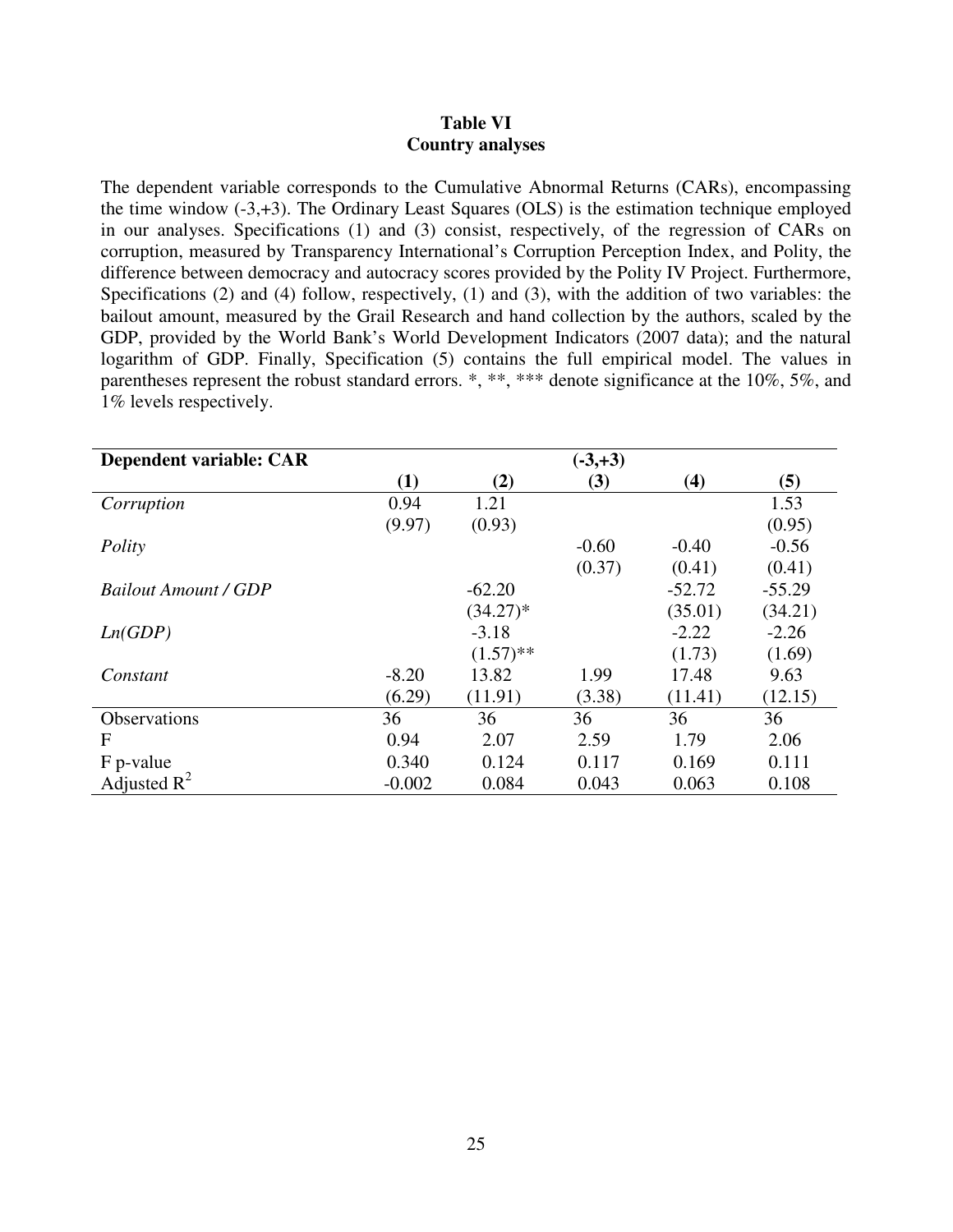## **Table VII Relation between lobbing and bailout receipt likelihood**

The dependent variable is the binary variable which corresponding to the receipt of a bailout in our Probit model estimation. The dependent variable, Lobbying is a binary variable corresponding to at least one instance of lobbying in the period 1999-2008. The values in parentheses represent the standard errors. \*, \*\*, \*\*\* denote significance at the 1%, 5%, and 1% levels respectively.

| <b>Bailout</b> |              |  |  |  |  |
|----------------|--------------|--|--|--|--|
| Lobbying       | $0.515$ ***  |  |  |  |  |
|                | (0.142)      |  |  |  |  |
| Constant       | $-0.359$ *** |  |  |  |  |
|                | (0.049)      |  |  |  |  |
| Observations   | 776          |  |  |  |  |
| F-stat.        | 13.23        |  |  |  |  |
| F p-value      | 0.0003       |  |  |  |  |
| Adjusted $R^2$ | 0.0128       |  |  |  |  |